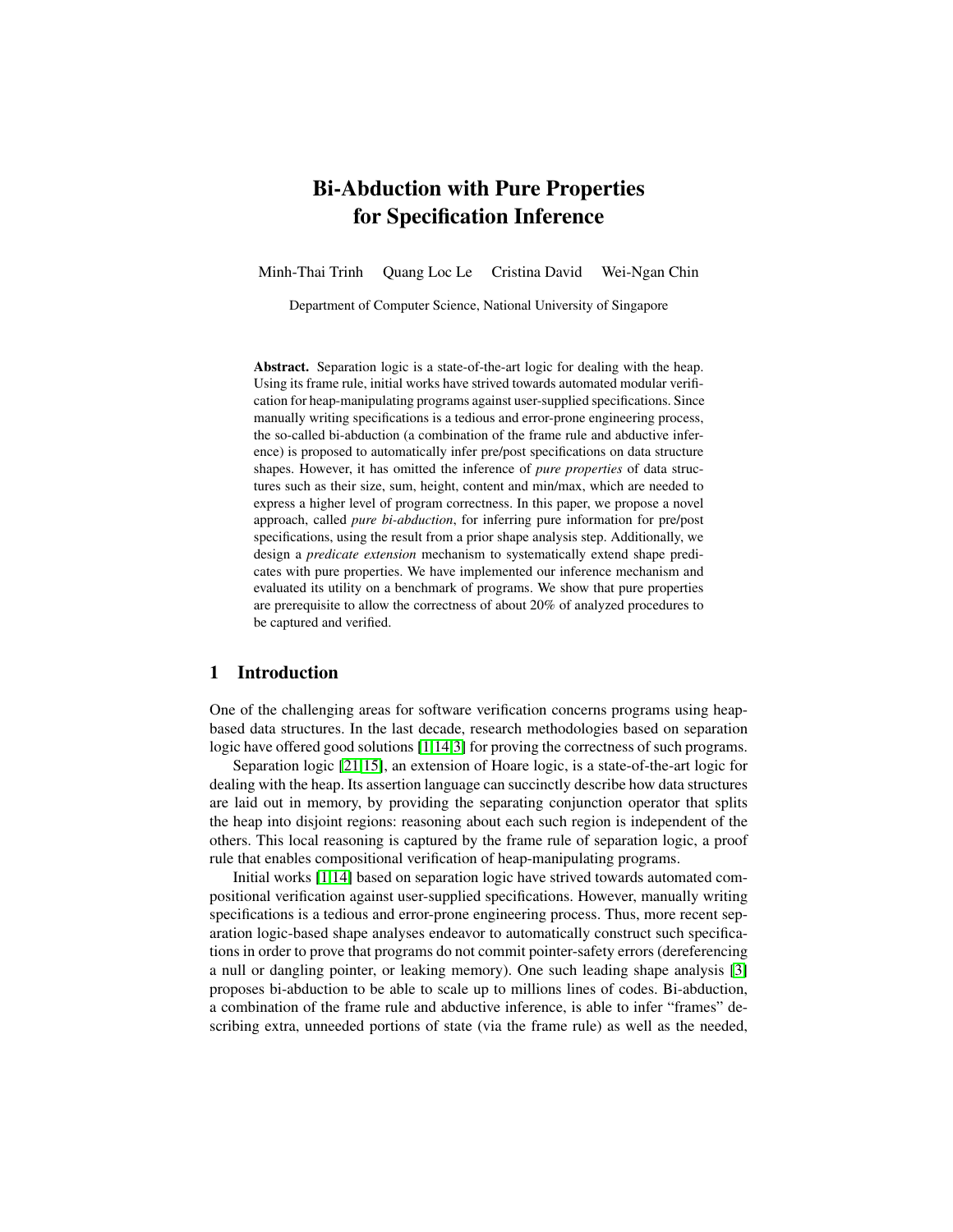missing portions (via abductive inference). Consequently, it would automatically infer both preconditions and postconditions on the shape of the data structures used by program codes, enabling a compositional and scalable shape analysis.

However, bi-abduction in [\[3\]](#page-16-2) (also shape analyses) presently suffers from an inability to analyze for pure (i.e., heap-independent) properties of data structures, which are needed to express a higher-level of program correctness. For illustration, consider a simple C-style code example in Ex. [1](#page-1-0) that zips two lists of integers into a single one. To reduce the performance overhead of redundant null-checking, in zip method there is no null-checking for y. As a result, the field access y.next on line 7 may not be memorysafe. In fact, it triggers a null-dereferencing

<span id="page-1-0"></span>

error whenever the list pointed by x is longer than the list pointed by y. Naturally, to ensure memory-safety, the method's precondition needs to capture the size of each list.

A direct solution to such limitation is to rely on numerical analyses. However, since numerical static analyses are often unaware of the shape of a program's heap, it is really difficult for them to capture pure properties of heap-based data structures.

In this paper, we propose a systematic methodology for inferring pure information for pre/post specifications in the separation logic domain, by utilizing the result from a prior shape analysis step. This pure information is not only critical for proving memory safety but also helpful to express a higher-level of program correctness. We call our inference methodology *pure bi-abduction*, and employ it for inferring pure properties of data structures such as their size, height, sum, content and minimum/maximum value. Like bi-abduction, pure bi-abduction is meant to combine the frame rule and abductive inference, but focused on strengthening pre/post shape specification with inferred pure information (Section [4\)](#page-4-0).

Though the main novelty of our current work is a systematic inference of pure information for specifications of heap-manipulating programs, we have also devised a *predicate extension* mechanism that can systematically transform shape predicates in order to incorporate new pure properties. This technique is crucial for enhancing inductive shape predicates with relevant pure properties.

Our technical contributions include the following:

• We design a new bi-abductive entailment procedure for inferring pure information for specifications of heap-manipulating programs. The power of our procedure is significantly enhanced by its collection of pure proof obligations over *uninterpreted relations (functions)* (Sections [4,](#page-4-0) [5,](#page-6-0) [6\)](#page-8-0).

• We propose an extension mechanism for systematically enhancing inductive shape predicates with a variety of pure properties (Section [7\)](#page-10-0).

• We have implemented our approach and evaluated it on a benchmark of programs (Sec [8\)](#page-13-0). We show that pure properties are prerequisite to allow the correctness of about 20% of analyzed procedures to be captured and verified.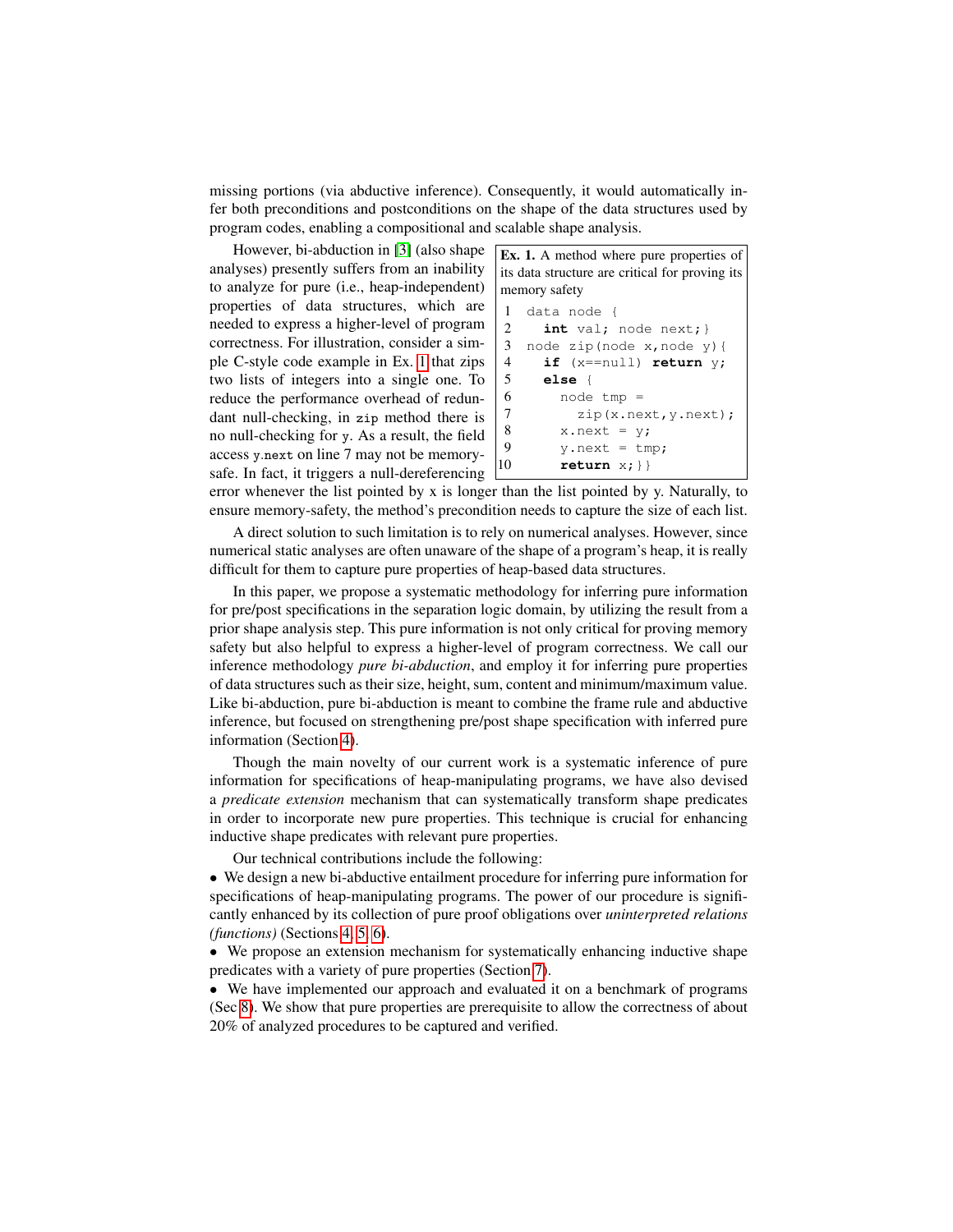### <span id="page-2-0"></span>2 Overview and Motivation

Memory Safety. For the zip method, by using shape analysis techniques [\[3,](#page-16-2)[8\]](#page-16-4), we could only obtain the following shape specification:

$$
\begin{array}{rcl}\n & \texttt{requires } 11 \langle x \rangle * 11 \langle y \rangle \\
 & \texttt{ensures } 11 \langle \texttt{res} \rangle; \\
 & \texttt{where} & \texttt{pred } 11 \langle \texttt{root} \rangle \equiv (\texttt{root} = \texttt{null}) \vee \exists \, q \cdot (\texttt{root} \rightarrow \texttt{node} \langle \_ , q \rangle * 11 \langle q \rangle). \n\end{array}
$$

Although the specification cannot ensure memory safety for y.next field access (Line 7,9), it still illustrates two important characteristics of separation logic. First, by using separation logic, the assertion language can provide inductive spatial predicates that describe the shape of unbounded linked data structures such as lists, trees, etc. Here, ll predicate describes the shape of an acyclic singly-linked list pointed by root. In its definition, the first disjunct corresponds to the case of an empty list, whereas the second one separates a list into two parts: the head root $\mapsto$ node $\langle \cdot, q \rangle$ , where  $\mapsto$  denotes a pointsto operator, and the tail  $11\langle q \rangle$ . Second, the use of (separating conjunction)  $*$  operator guarantees that these two parts reside in disjoint memory regions. In short, for the zip method, its precondition requires  $x$  and  $y$  point to linked lists (using 11) that reside in disjoint memory regions (using ∗), while its postcondition ensures the result also points to a linked list.

Generally, we cannot obtain any valid pre/post specification (valid Hoare triple) for the zip method using the shape domain only. To ensure memory safety, the specification must capture the size of each list. Using predicate extension mechanism, we first inject the size property (captured by n) into the 11 predicate to derive the 11N predicate as follows:

> $pred$  llN $\langle root, n \rangle \equiv (root = null \land n=0)$  $\overline{\vee}$   $\exists$  q, m $\cdot$  (root $\mapsto$ node $\langle$ , q $\rangle *$  llN $\langle$ q, m $\rangle \wedge$  n=m+1).

With the 11N predicate, we could then strengthen the pre/post specification for zip to include uninterpreted relations:  $P(a, b)$  in the precondition and  $Q(r, a, b)$  in the postcondition. They are meant to capture the relationship between newly-introduced variables a, b, r denoting size properties of linked lists. Uninterpreted relations in the precondition should be as weak as possible, while ones in the postcondition should be as strong as possible.

> infer [P, Q] requires  $11N\langle x, a\rangle *11N\langle y, b\rangle \wedge P(a, b)$ ensures  $11N{\langle res, r \rangle} \wedge Q(r, a, b);$

Intuitively, it is meant to incorporate the inference capability (via infer) into a pair of pre/post-condition (via requires/ensures). Here the inference will be applied to second-order variables P, Q.

By forward reasoning on zip code, our pure bi-abductive entailment procedure would gather the following proof obligations on the two uninterpreted relations:

 $P(a, b) \Longrightarrow b \neq 0 \lor a \leq 0$ ,  $P(a, b) \wedge a = ar + 1 \wedge b = br + 1 \wedge 0 \le ar \wedge 0 \le br \Longrightarrow P(ar, br),$  $P(a, b) \wedge r = b \wedge a = 0 \wedge 0 \leq b \Longrightarrow Q(r, a, b),$  $P(a, b) \wedge rn = r-2 \wedge bn = b-1 \wedge an = a-1 \wedge 0 \leq bn$ , an,  $rn \wedge Q(rn, an, bn) \Longrightarrow Q(r, a, b)$ .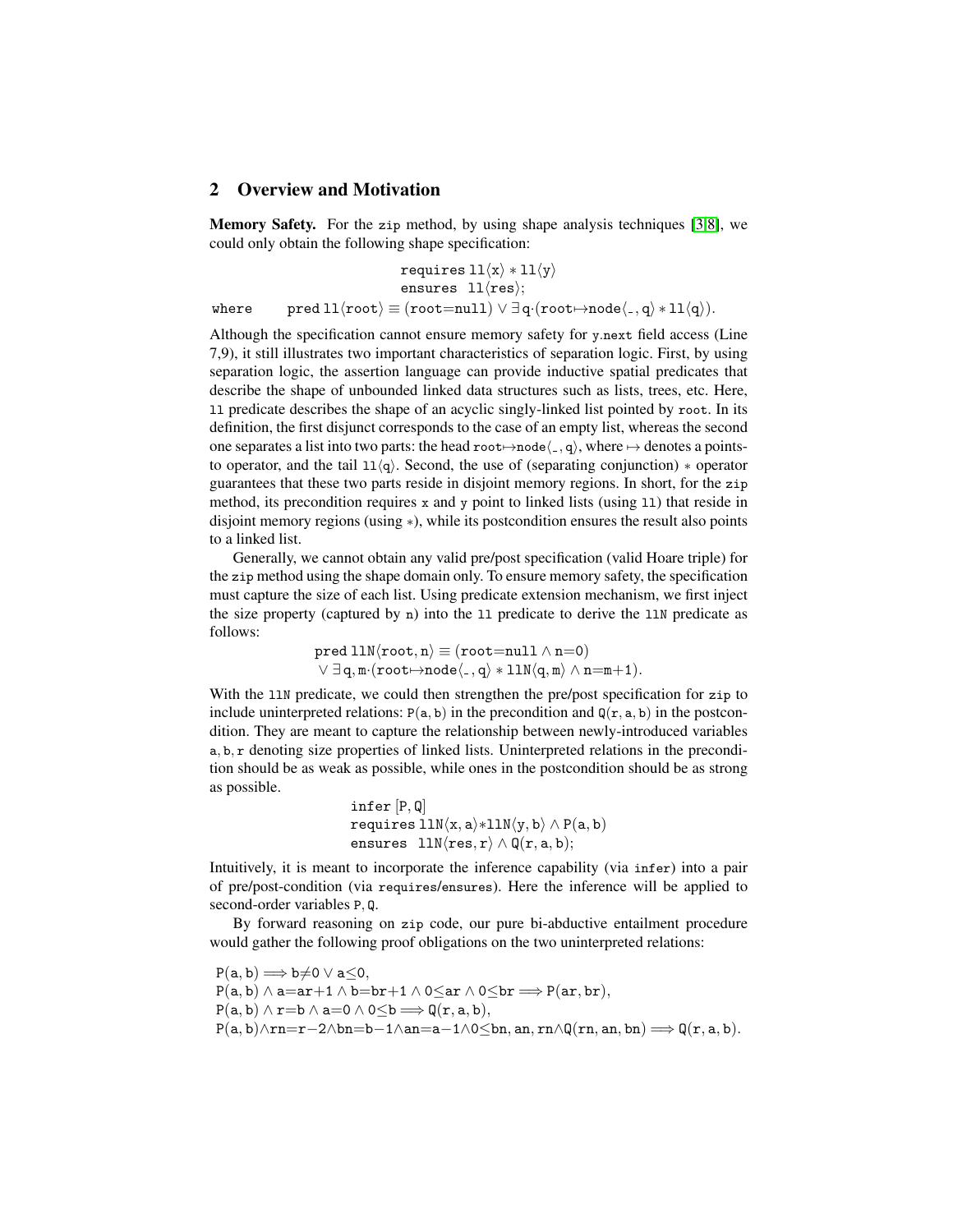Using suitable fix-point analysis techniques, we can synthesize the approximations which would add a pure pre-condition  $a \leq b$  that guarantees memory safety. More specifically, we have  $P(a, b) \equiv a \leq b$ ,  $Q(r, a, b) \equiv r = a + b$  and a new specification that ensures memory safety:

> requires  $\text{llN}(x, a) * \text{llN}(y, b) \wedge a \leq b$ ensures  $11N(res, r \wedge r=a+b;$

Total Correctness. With inference of pure properties for specifications, we can go beyond memory safety towards functional correctness and even total correctness. Total correctness requires programs to be proven to terminate.

Program termination is typically proven with a well-founded decreasing measure. Our inference mechanism can help discover suitable well-founded ranking functions [\[17\]](#page-16-5) to support termination proofs. For this task, we would introduce an uninterpreted function  $F(a, b)$ , as a possible measure, via the following termination-based specification that is synthesized right after size inference. Thus, size inference is crucial for both program safety and program liveness proof.

```
infer [F]
requires \text{llm}(x, a) * \text{llm}(y, b) \wedge a \leq b \wedge \text{Term}[F(a, b)]ensures 11N(res, r \wedge r=a+b;
```
Applying our pure bi-abduction technique, we can derive the following proof obligations whose satisfaction would guarantee total correctness.

> $a>0 \land b>0 \land a \leq b \Longrightarrow F(a, b)>0$ an=a−1  $\land$  bn=b−1  $\land$  a  $\lt$ b  $\land$  an  $\gt$ 0  $\Longrightarrow$  F(a, b)  $\gt$ F(an, bn)

Using suitable fixpoint analyses, we can synthesize  $F(a, b) \equiv a-1$ , thus capturing a wellfounded decreasing measure for our method. Though termination analysis of programs has been extensively investigated before, we find it refreshing to re-consider it in the context of pure property inference for pre/post specifications. (For space reason, we shall not consider this aspect that uses uninterpreted functions in the rest of the paper.)

### 3 Specification Language

In this section, we introduce the specification language used in pure bi-abduction (Figure [1\)](#page-4-1). The language supports data type declarations *datat* (e.g. node), inductive shape predicate definitions *spred* (e.g. 11) and method specifications *spec*. Each iterative loop is converted to an equivalent tail-recursive method, where mutations on parameters are made visible to the caller via pass-by-reference.

Regarding each method's specification it is made up of a set of inferable variables [v<sup>\*</sup>, v<sub>rel</sub>], a precondition  $Φ_{pr}$  and a postcondition  $Φ_{po}$ . The intended meaning is that whenever the method is called in a state satisfying precondition  $\Phi_{pr}$  and if the method terminates, the resulting state will satisfy the corresponding postcondition  $\Phi_{po}$ . The user can enable the specification inference process by providing a specification with inferable variables. If  $[v^*]$  is specified, suitable preconditions on these variables will be inferred while if  $[v_{rel}^*]$  is specified, suitable approximations for these uninterpreted relations will be inferred.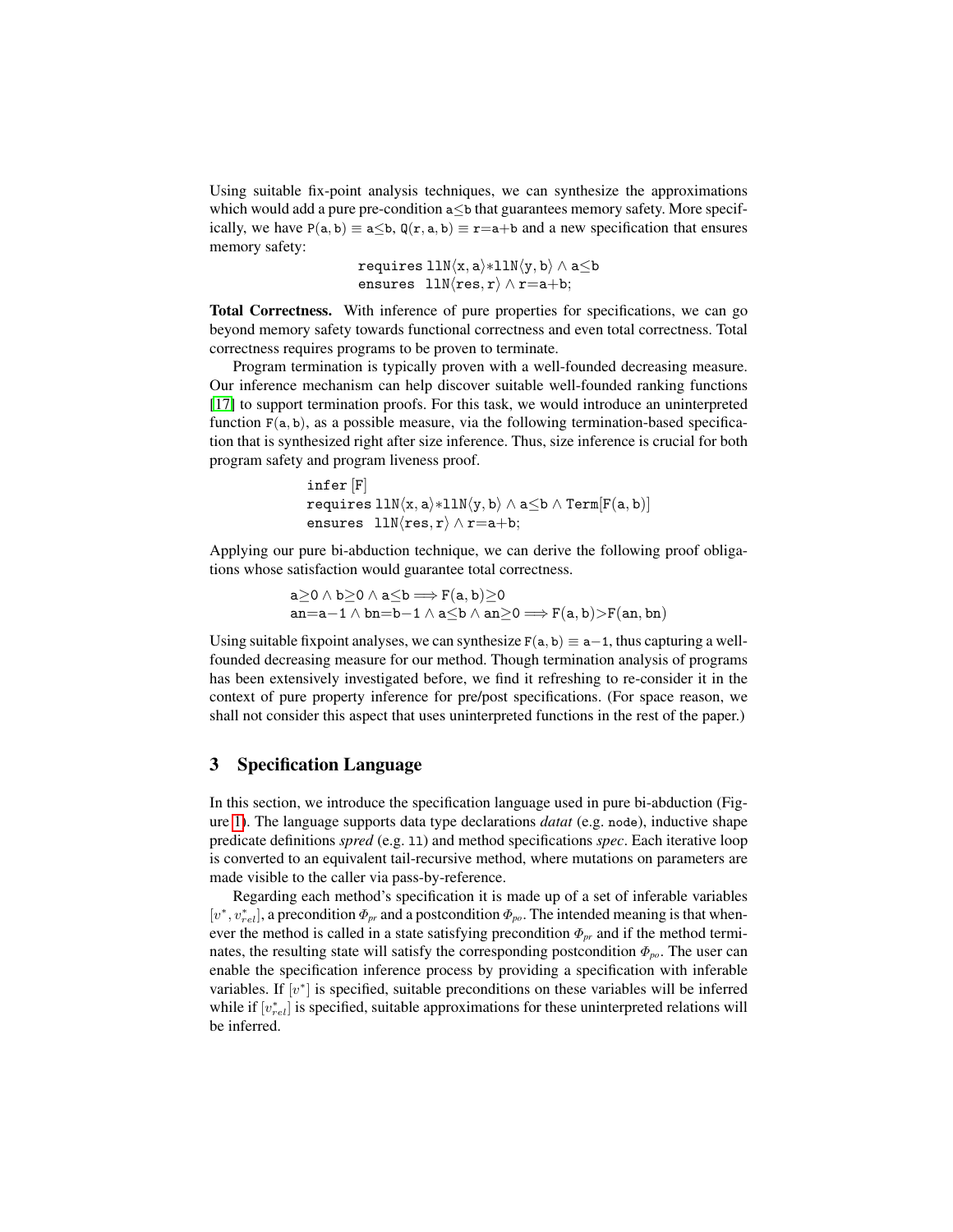The  $\Phi$  constraint is in disjunctive normal form. Each disjunct consists of a  $*$ -separated heap constraint κ, referred to as *heap part*, and a heap-independent constraint π, referred to as *pure part*. The pure part does not contain any heap nodes and is presently restricted to uninterpreted relations  $v_{rel}(v^*)$ , pointer equality/disequality  $\gamma(v_1 \neq v_2$  and  $v \neq \text{null}$ are just short forms for  $\neg(v_1=v_2)$  and  $\neg(v=\text{null})$  respectively), linear arithmetic *i*, boolean constraints  $b$  and bag constraints  $\varphi$ . Internally, each uninterpreted relation is annotated with @pr or @po, depending on whether it comes from the precondition or the postcondition, respectively. This information will be later used for inferring the for-mula corresponding to the uninterpreted relation (Sec [6\)](#page-8-0). Furthermore,  $\Delta$  denotes a composite formula that can be normalized into the  $\Phi$  form, whereas  $\phi$  represents a pure formula. The relational definitions and obligations (Sec [4.4\)](#page-5-0) are denoted as  $\pi \rightarrow v_{rel}(v^*)$ and  $v_{rel}(v^*) \rightarrow \alpha$ , respectively.

<span id="page-4-1"></span>

| Program            |                  | $prog ::= tdecl^* meth^*$ tdecl::= datat   spred   spec                                                                                           |
|--------------------|------------------|---------------------------------------------------------------------------------------------------------------------------------------------------|
| Data declaration   |                  | datat ::= data $c \{ (tv)^* \}$                                                                                                                   |
| Shape predicate    |                  | spred ::= pred $p\langle v^* \rangle \equiv \Phi$                                                                                                 |
| Method spec        |                  | spec ::= infer $[v^*, v_{rel}^*]$ requires $\Phi_{pr}$ ensures $\Phi_{po}$ ;                                                                      |
| Formula            | $\Phi$           | $\therefore$ $\bigvee(\exists v^*\cdot\kappa\wedge\pi)^*$                                                                                         |
| Heap formula       |                  | $\kappa$ $\kappa = \kappa_1 * \kappa_2  p\langle v^* \rangle   v \mapsto c\langle u^* \rangle   \text{emp}$                                       |
| Pure formula       | $\pi$            | $\therefore = \pi \wedge \iota \mid \iota \qquad \iota ::= v_{rel}(v^*) \mid \alpha$                                                              |
|                    | $\alpha$         | $::=\gamma   i   b   \varphi   \alpha_1 \vee \alpha_2   \alpha_1 \wedge \alpha_2   \neg \alpha   \exists v \cdot \alpha   \forall v \cdot \alpha$ |
| Linear arithmetic  | $\dot{i}$        | $ ::= a_1 = a_2   a_1 \leq a_2$                                                                                                                   |
|                    | $\boldsymbol{a}$ | $\therefore = k^{\text{int}}  v  k^{\text{int}} \times a  a_1 + a_2  - a  max(a_1, a_2)  min(a_1, a_2)$                                           |
| Boolean formula    | b                | $ ::=$ true   false   $v   b_1 = b_2$                                                                                                             |
| Bag constraint     | $\varphi$        | $::= v \in B   B_1 = B_2   B_1 \sqsubset B_2   \forall v \in B \cdot \alpha   \exists v \in B \cdot \alpha$                                       |
|                    | B                | $ ::= B_1 \sqcup B_2   B_1 \sqcap B_2   B_1 - B_2   \{ \}   \{ v \}$                                                                              |
| Ptr. (dis)equality | $\gamma$         | $::= v_1 = v_2 \mid v = \text{null} \mid v_1 \neq v_2 \mid v \neq \text{null}$                                                                    |
|                    | β                | $::=v_{rel}(v^*)\rightarrow\alpha \pi\rightarrow v_{rel}(v^*)$                                                                                    |
|                    | Δ                | $\therefore = \Delta_1 \vee \Delta_2 \mid \Delta_1 * \Delta_2 \mid \exists v \cdot \Delta \mid \kappa \wedge \pi$ $\phi ::= \pi$                  |

Fig. 1: The Specification Language used in Pure Bi-Abduction

### <span id="page-4-0"></span>4 Principles of Pure Bi-Abduction

Initial works [\[1](#page-16-0)[,14\]](#page-16-1) are typically based on an entailment system of the form  $\Delta_1 \vdash \Delta_2 \leadsto$  $\Delta_r$ , which attempts to prove that the current state  $\Delta_1$  entails an expected state  $\Delta_2$  with  $\Delta_r$  as its frame (or residual) not required for proving  $\Delta_2$ .

To support shape analysis, bi-abduction [\[3\]](#page-16-2) would allow both preconditions and postconditions on shape specification to be automatically inferred. Bi-abduction is based on a more general entailment of the form  $\Delta_1 \vdash \Delta_2 \leadsto (\Delta_p, \Delta_r)$ , whereby a precondition  $\Delta_p$ , the condition for the entailment checking to succeed, may be inferred.

In this paper, we propose pure bi-abduction technique for inferring pure properties for pre/post specifications. To better exploit the expressiveness of separation logic, we integrate inference mechanisms for pure properties directly into it and propose to use an entailment system of the following form  $[v_1, ..., v_n]$   $\Delta_1 \vdash \Delta_2 \rightsquigarrow (\phi_p, \Delta_r, \beta_c)$ . Three new features are added here to support inference on pure properties:

• We may specify a set of variables  $\{v_1, \ldots, v_n\}$  for which inference is to be selectively applied. As a special case, when no variables are specified, the entailment system reduces to forward verification without inference capability.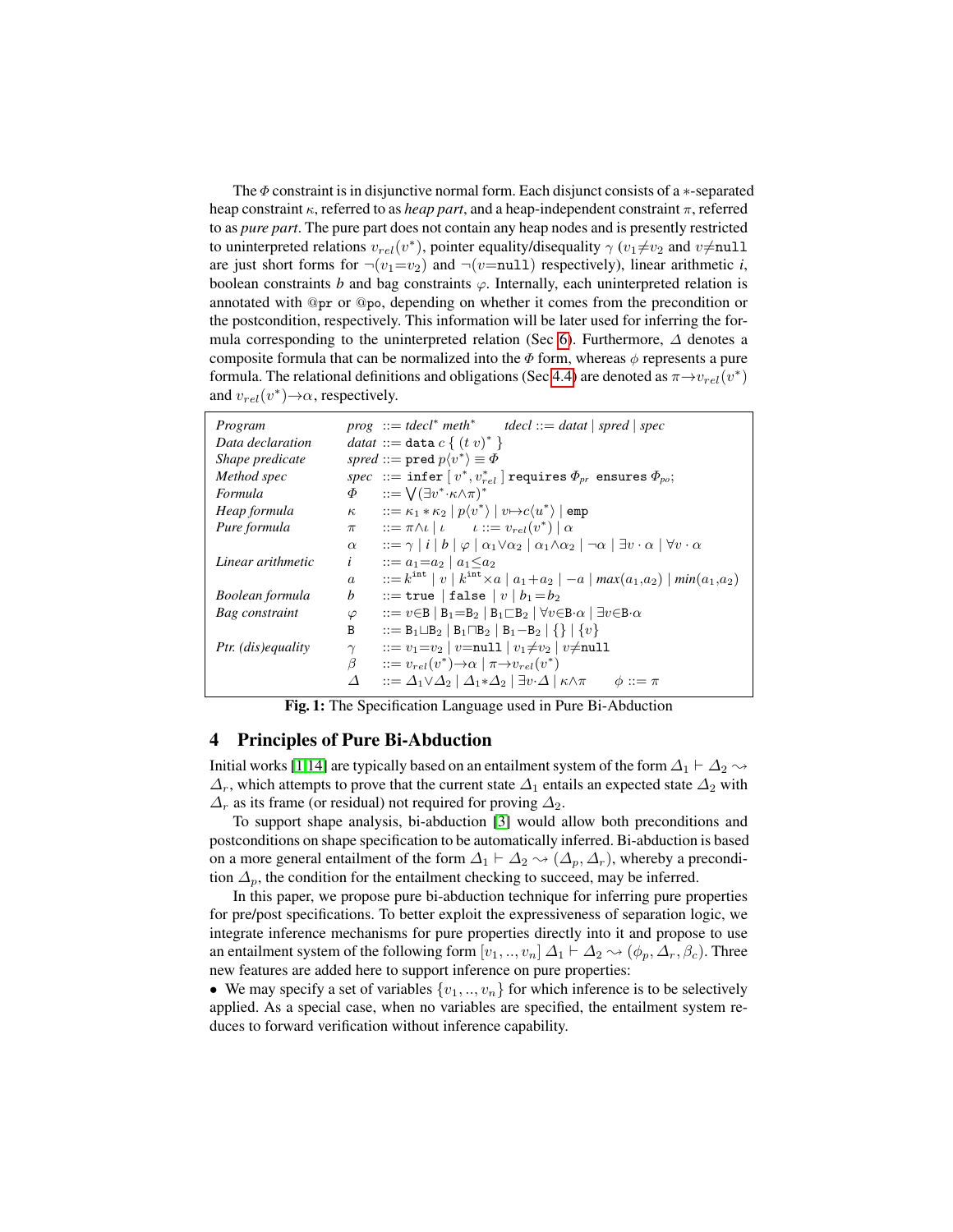• We allow *second-order variables*, in the form of *uninterpreted* relations, to support inference of pure properties for pre/post specifications.

• We then collect a set of constraints  $\beta_c$  of the form  $\phi_1 \Longrightarrow \phi_2$ , to provide interpretations for second-order variables. This approach is critical for capturing inductive definitions that can be refined via fix-point analyses.

We shall first highlight key principles employed by pure bi-abduction with examples. Later in Sec. [5,](#page-6-0) we shall present formalizations of our proposed techniques.

#### 4.1 Selective Inference

Our first principle is based on the notion that pure bi-abduction is best done selectively. Consider three entailments below with  $x \mapsto n$ ode $\langle \cdot, q \rangle$  as a consequent:

$$
\begin{array}{l} \left[n\right]11N\langle x,n\rangle\vdash x\!\!\mapsto\!\!node\langle.,q\rangle\!\rightsquigarrow\!\!(n\!\!>\!\!>0,11N\langle q,n\!-\!1\rangle,\emptyset)\\ \left[x\right]11N\langle x,n\rangle\vdash x\!\!\mapsto\!\!node\langle.,q\rangle\!\rightsquigarrow\!\!(x\!\!\neq\!\!null,11N\langle q,n\!-\!1\rangle,\emptyset)\\ \left[n,x\right]11N\langle x,n\rangle\vdash x\!\!\mapsto\!\!node\langle.,q\rangle\!\rightsquigarrow\!\!(n\!\!>\!\!>0\!\!>\!\forall x\!\!\neq\!\!null,11N\langle q,n\!-\!1\rangle,\emptyset)\end{array}
$$

Predicate  $11N\langle x, n \rangle$  by itself does not entail a non-empty node. For the entailment checking to succeed, the current state would have to be strengthened with either  $x\neq null$ or n>0. Our procedure can decide on which pre-condition to return, depending on the set of variables for which pre-conditions are to be built from. The selectivity is important since we only consider a subset of variables (e.g. a, b, r), which are introduced to capture pure properties of data structures. Note that this selectivity does not affect the automation of pure bi-abduction technique, since the variables of interest can be generated automatically right after applying predicate extension mechanism in Sec [7.](#page-10-0)

#### <span id="page-5-1"></span>4.2 Never Inferring false

Another principle that we strive in our selective inference is that we never knowingly infer any cumulative precondition that is equivalent to false , since such a precondition would not be provable for any satisfiable program state. As an example, consider [x] true  $\vdash x > x$ . Though we could have inferred  $x > x$ , we refrain from doing so, since it is only provable under dead code scenarios.

#### 4.3 Antecedent Contradiction

The problem of traditional abduction is to find an explanatory hypothesis such that it is satisfiable with the antecedent. Our purpose here is different in the sense that we want to find a sufficient precondition that would allow an entailment to succeed. Considering  $[v^*]$   $\Delta_1 \vdash \Delta_2$ , if a contradiction is detected between  $\Delta_1$  and  $\Delta_2$ , the only precondition (over variables  $v^*$ ) that would allow such an entailment to succeed is one that contradicts with the antecedent  $\Delta_1$ . Although we disallow false to be inferred, we allow such above precondition if it is not equivalent to false . For example, with  $[n]$  x=null∧n=0  $\vdash$  x≠null, we have a contradiction between x=null∧n=0 and x≠null. To allow this entailment to succeed, we infer  $n\neq 0$  as its precondition over just the selected variable [n].

#### <span id="page-5-0"></span>4.4 Uninterpreted Relations

Our inference deals with uninterpreted relations that may appear in either preconditions or postconditions. We refer to the former as *pre-relations* and the latter as *post-relations*. Pre-relations are expected to be as weak as possible, while post-relations should be as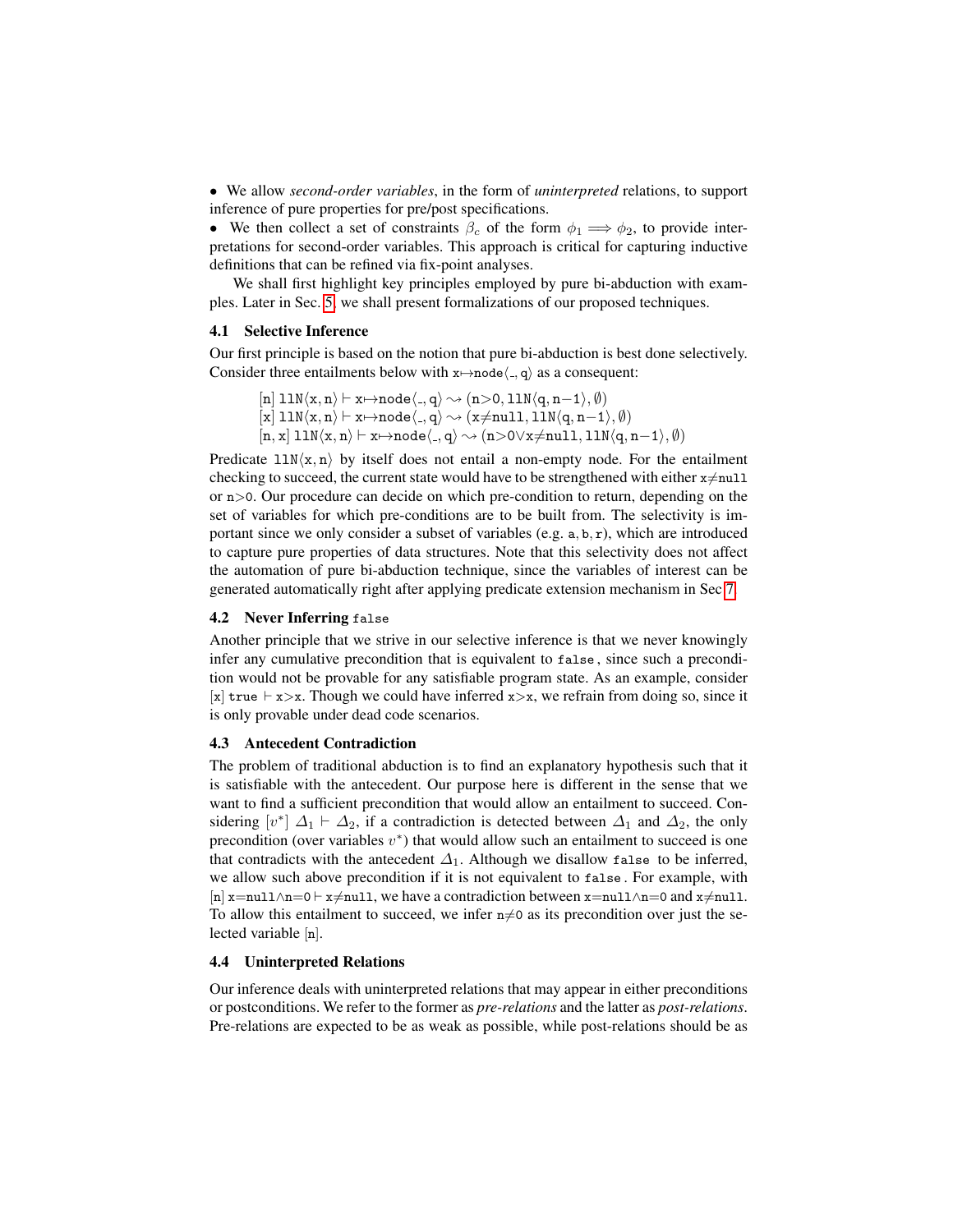strong as possible. Our inference mechanism respect this principle, and would use it to derive weaker pre-relations and stronger post-relations.

To provide definitions for these uninterpreted relations (such as  $R(v^*)$ ), we infer two kinds of relational constraints. The first kind, called *relational obligation*, is of the form  $\pi \wedge R(v^*) \to c$ , where the consequent c is a *known* constraint and *unknown*  $R(v^*)$ is present in the antecedent. The second kind, called *relational definition*, is of the form  $\pi \to R(v^*)$ , where the uninterpreted relation is present in the consequent instead.

Relational obligations. They are useful in two ways. For pre-relations, they act as preconditions for the base cases of method definitions. For post-relations, they denote proof obligations that post-relations must satisfy. We could check these obligations after we have synthesized post-relations.

As an example, consider the entailment:  $[P]$  a $\geq 1 \wedge b = 0 \wedge P(a, b) \vdash b \neq 0$ . We infer P(a, b)→a≤0∨b≠0, which will denote a proof obligation for P. More generally, with [P]  $\alpha_1 \wedge P(v^*)$   $\vdash \alpha_2$  where  $\alpha_1$  and  $\alpha_2$  denote *known* constraints, we first selectively infer precondition  $\phi$  over selected variables  $v^*$  and then collect  $P(v^*) \rightarrow \phi$  as our relational obligation. To obtain succinct pre-conditions, we filter out constraints that contradicts with the current program state.

Relational definitions. They are typically used to form definitions for fixpoint analyses. For post-relations, we should infer the strongest definitions for them, where possible. After gathering the relational definitions (both base and inductive cases), we would apply a least fixpoint procedure [\[18\]](#page-16-6) to discover suitable closed-form definitions for post-relations. For pre-relations, while it may be possible to compute greatest fixpoint to discover the weakest pre-relations that can satisfy all relational constraints, we have designed two simpler techniques for inferring pre-relations. After finding the interpretations for post-relations, we attempt to extract conditions on input variables from them. If the extracted conditions can satisfy all relational constraints for pre-relations, we simply use them as the approximations for our pre-relations. If not, we proceed with a second technique to first construct a recursive invariant which relates the parameters of an arbitrary call (e.g.  $REG<sub>a</sub>, REC<sub>b</sub>$ ) to those of the first one (e.g. a, b) using top-down fixpoint [\[19\]](#page-16-7). For example, a recursive invariant rec inv for zip method is  $REG_a \geq 0 \land a \geq 1 + REC_a \land REC_a + b = REC_b + a$ . Next, since parameters of an arbitrary call must also satisfy relevant relational obligations, the precondition pre rec for a recursive call would then be  $\forall$ REC<sub>a</sub>, REC<sub>b</sub>· rec\_inv→pre\_fst(REC<sub>a</sub>, REC<sub>b</sub>), where  $pre\_fst(a, b)=b\neq0\vee a\leq0$  is the obligation. Finally, the precondition for all method invocations is pre fst∧pre rec∧a≥0∧b≥0=0≤a≤b. This approach allows us to avoid greatest fix-point analysis techniques, and is sufficient for all practical examples that we have evaluated.

### <span id="page-6-0"></span>5 Formalization of Pure Bi-Abduction

Recall that our entailment procedure for pure property has the following form:

$$
[v^*] \Delta_1 \vdash \Delta_2 \leadsto (\phi_3, \Delta_3, \beta_3).
$$

This new entailment procedure serves two key roles:

• From the verification point of view, the goal of the entailment procedure is to re-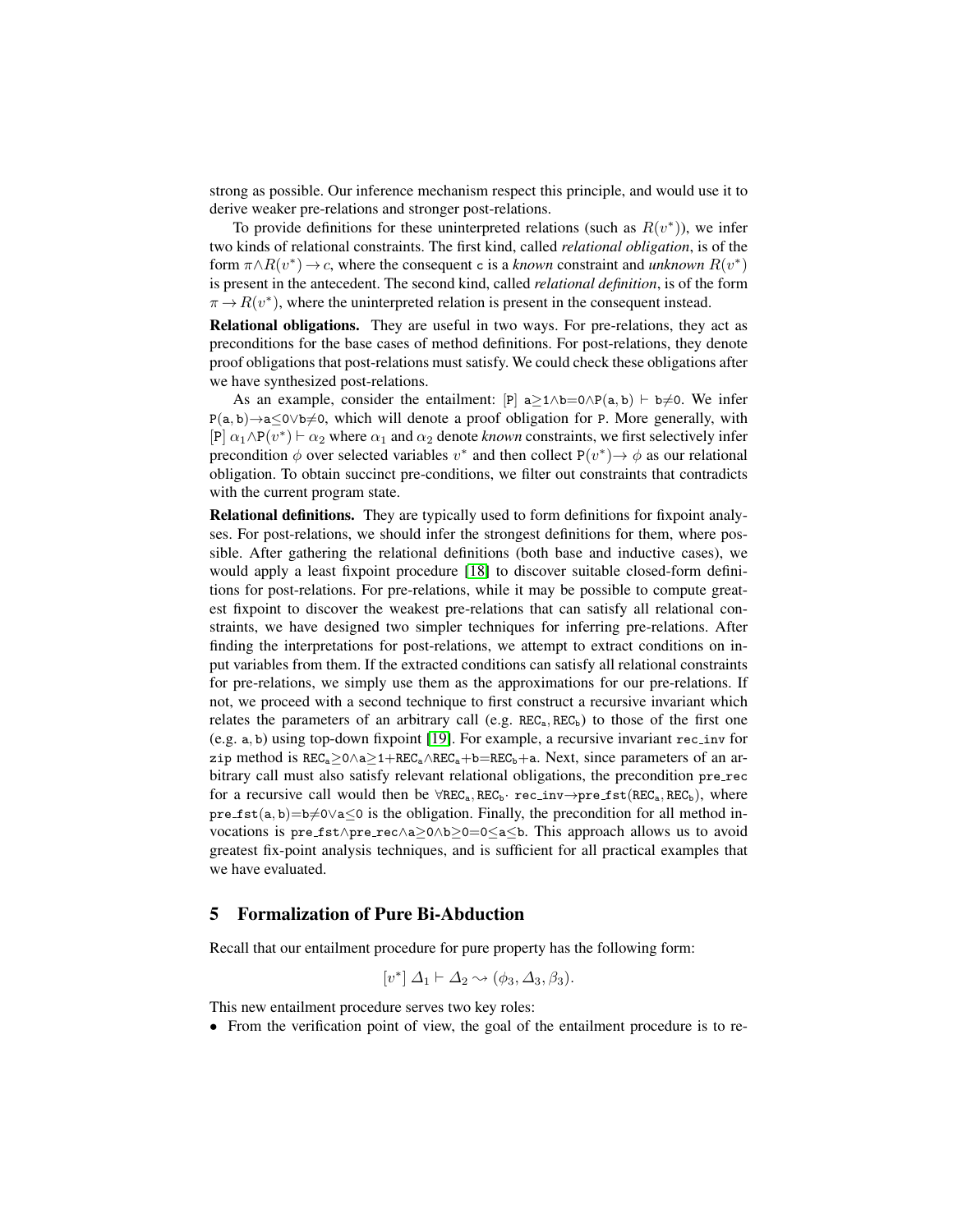duce the entailment between separation formulas to entailment between pure formulas by successively matching up aliased heap nodes between the antecedent and the consequent through folding, unfolding and matching [\[14\]](#page-16-1). When this happens, the heap formula in the antecedent is soundly approximated by returning a pure approximation of the form  $\sqrt{(\exists v^*\cdot \pi)^*}$  from each given heap formula  $\kappa$  (using *XPure* function as in [\[14\]](#page-16-1)). • From the inference point of view, the goal is inferring a precondition  $\phi_3$ , as well as gathering the set of constraints  $\beta_3$  over the uninterpreted relations. Together with the frame inferred  $\Delta_3$ , we should be able to construct relevant preconditions and postconditions for each method.

The focus of the current work is on the second category. From this perspective, the scenario of interests is when both the antecedent and the consequent are heap free, and the rules in Figure [2](#page-7-0) can apply. Take note that these rules are to be applied in a *top-down* and *left-to-right* order.

<span id="page-7-0"></span>

Fig. 2: Pure Bi-Abduction Rules

• Rule [INF−[AND]] repeatedly breaks the conjunctive consequent into smaller components.

• Rules [INF−[UNSAT]] and [INF−[VALID]] infer true precondition whenever the entailment already succeeds. Specifically, rule [INF−[UNSAT]] applies when the antecedent  $\alpha_1$  of the entailment is unsatisfiable, whereas rule [INF-[VALID]] is used if [INF-[UNSAT]] cannot be applied, meaning that the antecedent is satisfiable.

• The pure precondition inference is captured by two rules [INF−[LHS−CONTRA]] and [INF−[PRE−DERIVE]]. While the first rule handles antecedent contradiction, the second one infers the missing information from the antecedent required for proving the consequent. Specifically, whenever a contradiction is detected between the antecedent  $\alpha_1$  and the consequent  $\alpha_2$ , then rule [INF−[LHS−CONTRA]] applies and the precondition  $\forall (FV(\alpha_1)-v^*) \cdot \neg \alpha_1$  contradicting with the antecedent is being inferred. Note that  $FV(\cdots)$  returns the set of free variables from its argument(s), while  $v^*$  is a short-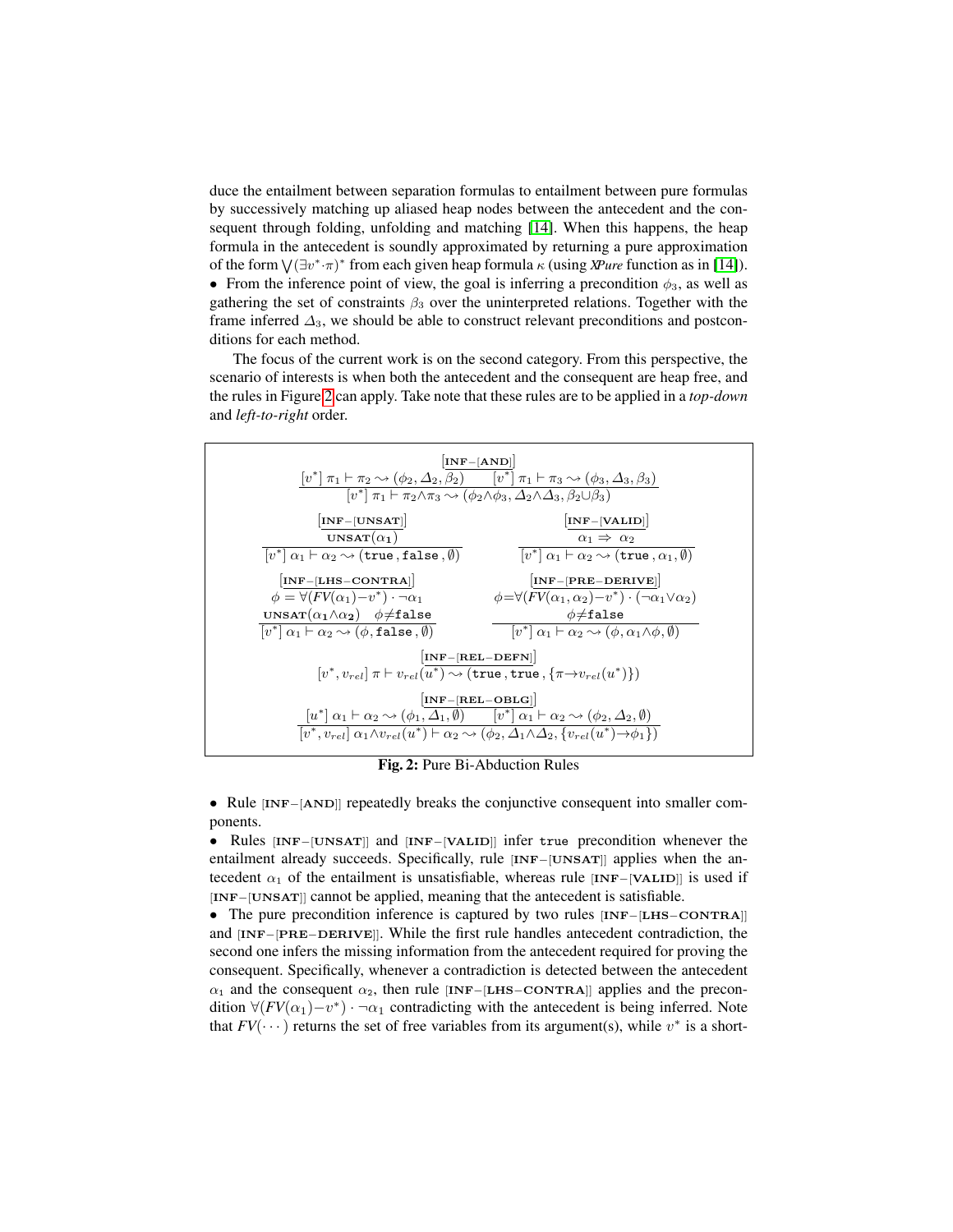hand notation for  $v_1, ..., v_n$ <sup>1</sup>. On the other hand, if no contradiction is detected, then rule [INF−[PRE−DERIVE]] infers a sufficient precondition required for proving the consequent. In order to not contradict the principle stated in Sec [4.2,](#page-5-1) both aforementioned rules check that the inferred precondition is not equivalent to false .

• The last two rules [INF−[REL−DEFN]] and [INF−[REL−OBLG]] are meant to gather definitions and obligations, respectively, for the uninterpreted relation  $v_{rel}(u^*)$ . For simplicity, in rule [INF−[REL−OBLG]], we just formalize the case when there is only one uninterpreted relation in the antecedent.

#### <span id="page-8-0"></span>6 Inference via Hoare-Style Rules

Code verification is typically formulated as a Hoare triple of the form:  $\vdash \{\Delta_1\}$  c  $\{\Delta_2\}$ , with a precondition  $\Delta_1$  and a postcondition  $\Delta_2$ . This verification could either be conducted *forwards* (given  $\Delta_1$  and c, what can we calculate for  $\Delta_2$ ) or *backwards* (given  $\Delta_2$  and c, what verification condition can we calculate for  $\Delta_1$ ) for the specified properties to be successfully verified, in accordance with the rules of Hoare logic. In separation logic, the predominant mode of verification is forward. Thus, given an initial state  $\Delta_1$ and a program code c, such a Hoare-style verification rule is expected to compute a best possible postcondition  $\Delta_2$  that satisfies the inference rules of Hoare logic. If the best possible postcondition cannot be calculated, it is always sound and often sufficient to compute a suitable approximation.

To support pure bi-abduction, we extend this Hoare-style forward rule to the form:  $[v^*]$   $\vdash$  { $\Delta_1$ }  $c$  { $\phi_2$ ,  $\Delta_2$ ,  $\beta_2$ } with three additional features (i) a set of specified variables [ $v^*$ ] (ii) an extra precondition  $\phi_2$  that must be added (iii) a set of definitions and obligations  $\beta_2$  on the uninterpreted relations. The selectivity criterion will help ensure that  $\phi_2$  and  $\beta_2$  come from only the specified set of variables, namely  $\{v^*\}$ . If this set of specified variables is empty, our new rule is simply a special case that only performs verification, without any inference.

Figure [3](#page-9-0) captures a set of our Hoare rules with pure bi-abduction. Rule [INF−[SEQ]] shows how sequential composition  $e_1$ ;  $e_2$  is being handled. The two inferred preconditions are conjunctively combined as  $\phi_2 \wedge \phi_3$ . Rule [INF−[IF]] shows how conditional expression is being handled. Our core language allows only variables (e.g.  $w$ ) in each conditional test. We use a primed notation whereby  $w$  denotes the old value, and  $w'$ denotes the latest value of each variable w. The conditions  $w'$  and  $\neg w'$  are asserted for each of the two conditional branches, respectively. As only one of the two branches will be executed, the inferred preconditions  $\phi_2$ ,  $\phi_3$  are combined conjunctively in a conservative manner.

Rule [INF−[ASSIGN]] deals with assignment statement. We first define a *composition with update* operator. Given a state  $\Delta_1$ , a state change  $\Delta_2$ , and a set of variables to be updated  $X = \{x_1, \ldots, x_n\}$ , the composition operator  $op_X$  is defined as:  $\Delta_1$  op<sub>X</sub>  $\Delta_2 \stackrel{\text{def}}{=} \exists r_1..r_n \cdot (\rho_1 \Delta_1)$  op  $(\rho_2 \Delta_2)$ , where  $r_1, \ldots, r_n$  are fresh variables and  $\rho_1 = [r_i/x_i']_{i=1}^n$ ,  $\rho_2 = [r_i/x_i]_{i=1}^n$ . Note that  $\rho_1$  and  $\rho_2$  are substitutions that link each latest value of  $x'_i$  in  $\Delta_1$  with the corresponding initial value  $x_i$  in  $\Delta_2$  via a fresh variable  $r_i$ . The binary operator op is either  $\wedge$  or  $\ast$ . Instances of this operator will be used in the

<sup>&</sup>lt;sup>1</sup> If there is no ambiguity, we can use  $v^*$  instead of  $\{v^*\}.$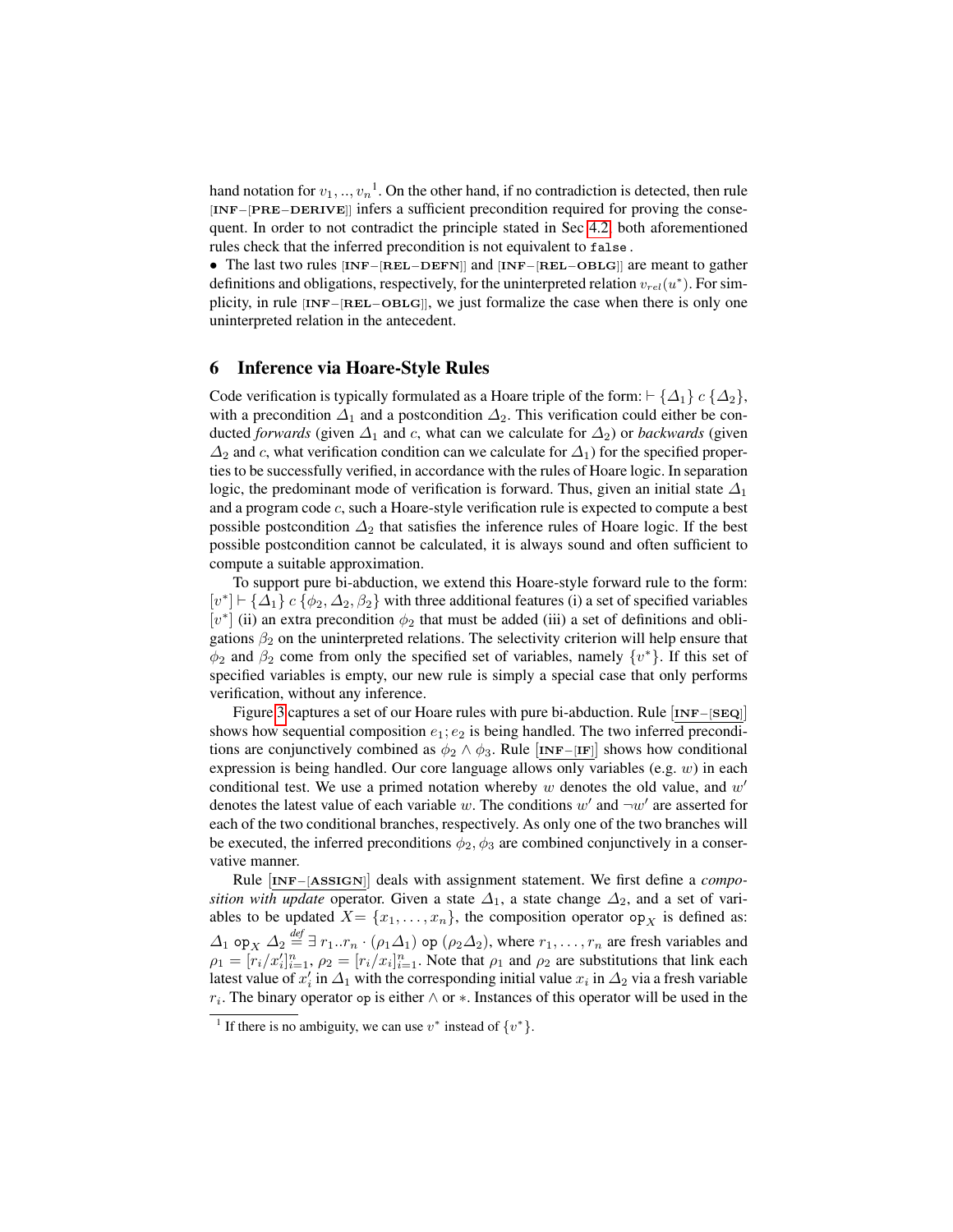inference rule for assignment (as  $\wedge_u$  in [INF–[ASSIGN]]) and in the inference rule for method invocation (as  $*_{V \cup W}$  in [INF–[CALL]]).

<span id="page-9-0"></span>

Fig. 3: Hoare Rules with Pure Bi-Abduction

For each method call, we must ensure that its precondition is satisfied, and then add the expected postcondition into its residual state, as illustrated in [INF−[CALL]]. Here,  $(t_i v_i)_{i=1}^{m-1}$  are pass-by-reference parameters, that are marked with ref, while the passby-value parameters V are equated to their initial values through the *nochange* function, as their updated values are not visible in the methods callers. Note that inference may occur during the entailment of the method's precondition.

Lastly, we discuss the rule for handling each method declaration [INF−[METH]]. At the program level, our inference rules will be applied to each set of mutually-recursive methods in a bottom-up order in accordance with the call hierarchy. This allows us to gather entire set  $\beta$  of definitions and obligations for each uninterpreted relation. From this set we infer the pre- and post-relations via two steps described below. Take note that, given the entire set  $\beta$ , we retrieve the set of definitions and obligations for postrelations through functions def<sub>po</sub> and obl<sub>po</sub> respectively, while we use functions def<sub>pr</sub> and  $obl_{pr}$  for pre-relations.

defpo(β) = {π k <sup>i</sup> →vrel<sup>i</sup> (v ∗ ) | (π k i <sup>i</sup> →vreli@po(v ∗ i )) ∈ β} oblpo(β) = {vrel<sup>i</sup> (v ∗ i )→α<sup>j</sup> | (vreli@po(v ∗ i )→α<sup>j</sup> ) ∈ β} defpr(β) = {π k <sup>i</sup> →vrel<sup>i</sup> (v ∗ i ) | (π k <sup>i</sup> →vreli@pr(v ∗ i )) ∈ β} oblpr(β) = {vrel<sup>i</sup> (v ∗ i )→α<sup>j</sup> | (vreli@pr(v ∗ i )→α<sup>j</sup> ) ∈ β}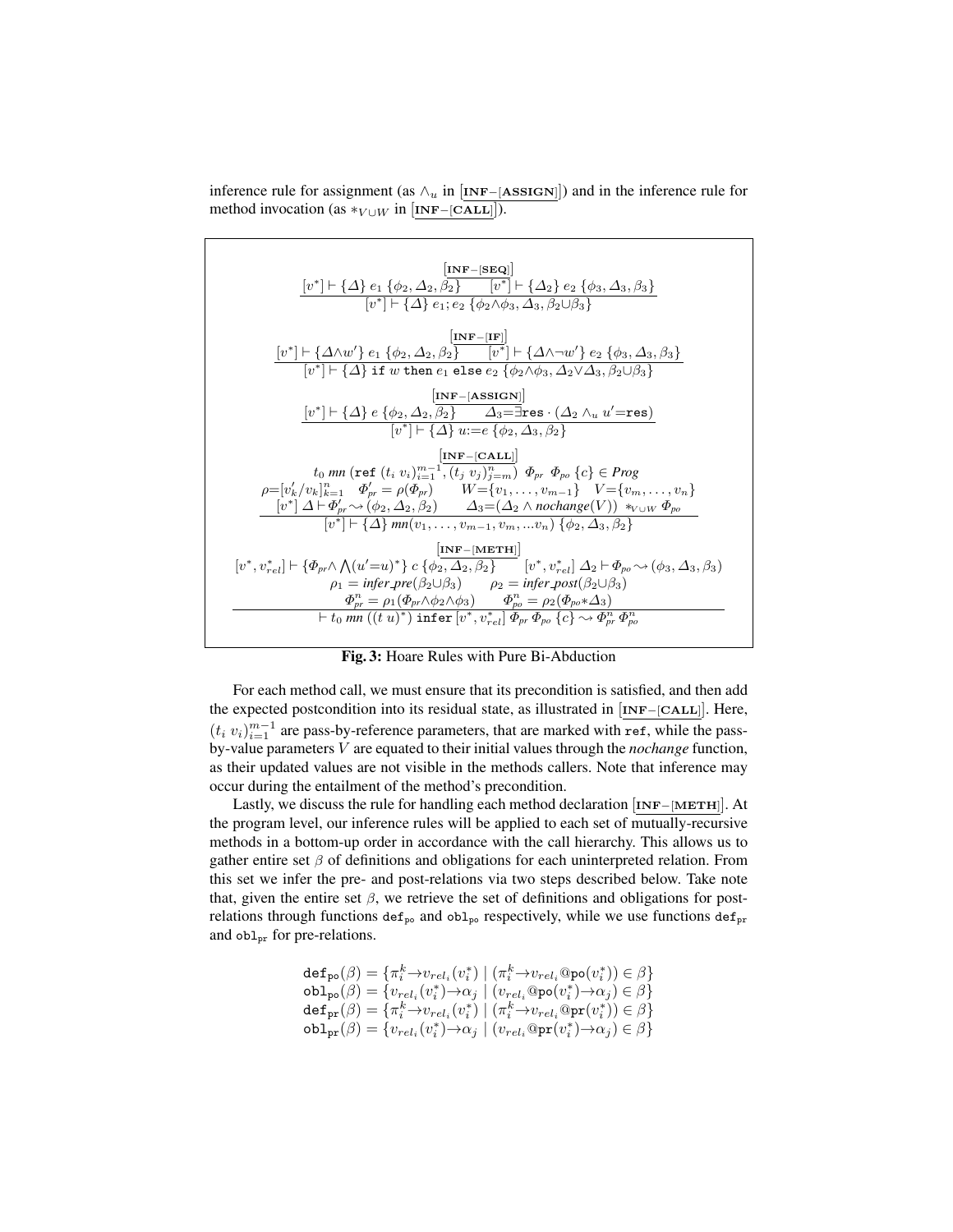• In order to infer post-relations, function *infer post* applies a least fixed point analysis to the set of gathered relational definitions  $\text{def}_{\text{po}}(\beta)$ . For computing the least fixed point over the two domains used to instantiate the current inference framework in the paper, namely the numerical domain and the set/bag domain, we utilize FIXCALC [\[18\]](#page-16-6) and FIXBAG [\[16\]](#page-16-8), respectively. The call to the fixed point analysis is denoted below as LFP(def<sub>po</sub> $(\beta)$ ), It takes as inputs the set of relational definitions, while returning a set of closed form constraints of the form  $\alpha_i \rightarrow v_{rel_i}(v_i^*)$ , where each constraint corresponds to an uninterpreted relation  $v_{rel_i}$ . Given that we aim at inferring strongest post-relations, we further consider each post-relation  $v_{rel_i}(v_i^*)$  to be equal to  $\alpha_i$ . Finally, *infer-post* returns a set of substitutions, where each uninterpreted relation is to be substituted by the inferred formula, given that this formula satisfies all the relational obligations from  $obl_{po}(\beta)$  corresponding to that particular relation.

$$
\begin{array}{c} \inferr\text{-}post(\beta)\text{=}\{\alpha_i/v_{rel_i}(v_i^*) \mid (\alpha_i \text{---} v_{rel_i}(v_i^*)) \text{ }\in \text{LFP}(\text{def}_\text{po}(\beta)) \\ \wedge \; \forall (v_{rel_i}(v_i^*) \text{---} \alpha_j) \text{ }\in \text{obl}_\text{po}(\beta) \cdot \alpha_i \text{---} \alpha_j \} \end{array}
$$

• For pre-relations, our goal is to infer the weakest ones. Hence, for each pre-relation, we first calculate the conjunction of all its obligations from  $obl_{\text{pr}}(\beta)$  to obtain sufficient preconditions  $pre\_fst_1$  for base cases. To capture the precondition for a recursive call, we need to derive the *recursive invariant* in order to relate the parameters of an arbitrary one to those of the first one, which can be achieved via a top-down fixed point analysis [\[19\]](#page-16-7). Obviously, the parameters of an arbitrary call must also satisfy relevant relational obligations (e.g. pre\_fst<sub>i</sub>). Finally, the approximation  $\alpha_i$  for each relation  $v_{rel_i}(v_i^*)$ must satisfy the precondition for the first call ( $pre\_fst_i$ ), for an arbitrary recursive call (pre rec<sub>i</sub>) and the invariant (e.g. a>0∧b>0 in Sec [4.4\)](#page-5-0). The last step is to check the quality of candidate preconditions in order to keep the ones that satisfy not only the obligations but also definitions of each relation.

$$
\begin{matrix} \texttt{pre\_fst}_i = \{\land_j \alpha_j \mid (v_{rel_i}(v_i^*) \rightarrow \alpha_j) \in \texttt{obl}_{\texttt{pr}}(\beta) \} \\ \texttt{rec\_inv} = \texttt{IDFP}(\texttt{def}_{\texttt{pr}}(\beta)) \\ \texttt{pre\_rec}_i = \forall (FV(\texttt{rec\_inv}_i) - v_i^*) \cdot (\neg \texttt{rec\_inv}_i \lor \texttt{pre\_fst}_i) \\ \alpha_i = \texttt{pre\_fst}_i \land \texttt{pre\_rec}_i \land \texttt{INV} \\ \texttt{res} = \texttt{sanity\_checking}(\{\alpha_i/v_{rel_i}(v_i^*)\}, \texttt{obl}_{\texttt{pr}}, \texttt{def}_{\texttt{pr}}) \\ \textit{infer\_pre}(\beta) = \texttt{res} \end{matrix}
$$

With the help of functions *infer pre* and *infer post*, we can finally define the rule for deriving the pre- and postconditions,  $\Phi_{pr}^n$  and  $\Phi_{po}^n$ , of a method *mn*. Note that  $v_{rel}^*$ denotes the set of uninterpreted relations that are to be inferred, whereas  $\rho_1$  and  $\rho_2$ represent the substitutions obtained for pre- and post-relations, respectively.

#### <span id="page-10-0"></span>7 Enhancing Predicates with Pure Properties

Since the user may encounter various kinds of inductive spatial predicates (from a shape analysis step), such as linked lists, doubly-linked lists, trees, etc and there may be different pure properties to enrich shape predicates such as size, height, sum, head, min/max, set of values/addresses (and their combinations), we need to use a predicate extension mechanism to systematically incorporate pure properties into heap predicates.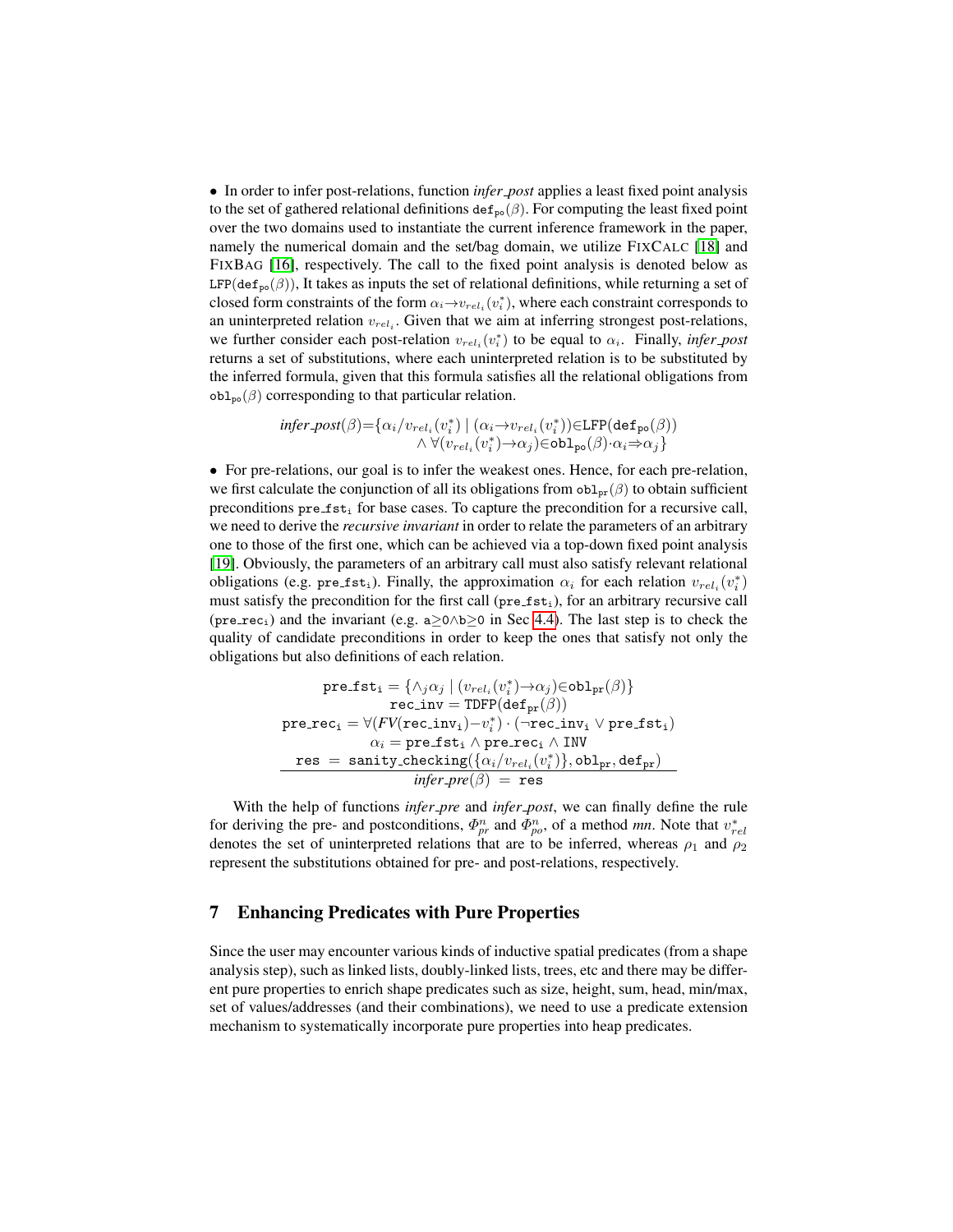Our mechanism is generic in the sense that each specified property can be applied to a broad range of recursive data structures, whose underlying structures can be quite different. For example, while linked-list segment (lseg) is built upon node, doublylinked list (dll) and tree (tree) have a different underlying structure node2:

pred lseg $\langle root, p \rangle \equiv root=p \vee \exists q \cdot (root \rightarrow node\langle ., q \rangle * \text{lseg}\langle q, p \rangle)$ pred dll $\langle root, p \rangle \equiv root = null \vee \exists q \cdot (root \rightarrow node2\langle , p, q \rangle * dll\langle q, root \rangle)$ pred tree $\langle root \rangle \equiv root = null \vee \exists q, r \cdot (root \rightarrow node2\langle \cdot, q, r \rangle * tree\langle q \rangle * tree\langle r \rangle)$ where data node2  $\{$ int val; node2 left; node2 right;  $\}$ 

To enrich pure properties for various kinds of shape predicates, we first define pure properties of data structures in the form of parameterized inductive definitions such as:

```
prop_defn HEAD[@V]\langle v \rangle \equiv v=V
prop_defn SIZE[@R]\langle n \rangle = n=0 \lor SIZE\langle R, m \rangle \wedge n=1+mprop_defn HEIGHT[@R]\langle n\rangle = n=0 \vee HEIGHT\langle R, m\rangle \wedge n=1+max(m)prop_defn SUM[@V, @R]\langle s \rangle = s=0 \vee \text{SUM}\langle R, r \rangle \wedge s=V+rprop_defn SET[@V, @R\rangle\langle s \rangle = S=\{\} \vee SET\langle R, S_2\rangle \wedge S=\{V\} \sqcup S_2prop_defn SETADDR[@R]\langle S \rangle \equiv S = \{\} \vee SETADDR\langle R, S_2 \rangle \wedge S = \{root\} \sqcup S_2prop defn MINP[@V, @R]\langle mi \rangle \equiv mi = min(V) \vee MINP\langle R, mi_2\rangle/\text{mi} = min(V, mi_2)prop_defn MAXP[@V, @R]\langle mx\rangle \equiv mx=max(V) \vee MAXP\langle R, mx_2\rangle \wedge mx=max(V, mx_2),
```
where V, R are values extracted from parameters  $\mathbb{Q}V$ ,  $\mathbb{Q}R$  respectively. For instance, to determine if n is the size of some data structure whose recursive pointer is annotated as @REC, SIZE[@REC] $\langle n \rangle$  would check the satisfiability of the base case (i.e. n=0) and the inductive case (via recursive pointer REC). Each occurrence of the annotated value, e.g. V, is either a single occurrence or it denotes multiple occurrences, depending on its context of use. As an example, the V value in HEAD definition denotes a single occurrence since its constraint  $v = V$  implicitly requires exactly one occurrence. To denote multiple occurrences, the constraint would have to be written as  $v=f(V)$  where f is an associative operator, such as min, max, as was used in the MINP, MAXP property definition. The presence of associative operators would allow us to combine multiple occurrences into a single result. For values that denote recursive pointers, such as R in the SET definition, the occurrences of their values are determined through constraints on their defining properties, such as  $S_2$  from  $SET(R, S_2)$ . Here,  $S_2$  denotes multiple occurrences as we can identify an associative operator  $\sqcup$  from  $S = \{V\} \sqcup S_2$  to combine them.

Using such definition, one can use the following command to incorporate size property directly to a linked-list predicate definition:

> pred  $11N\langle root, n \rangle$  = extend  $11\langle root \rangle$  with SIZE[@REC] $\langle n \rangle$ data node {int val@VAL; node next@REC; }

Here, the annotations @VAL, @REC are hardwired to two fields of underlying heap structure node. Based on the commands and the definition of pure properties, our system first constructs an entry (in a dictionary) for each targeting predicate. For example, there is one entry  $(11N(root, n), (F1, F2, Base, Rec))$ , where list of all value field annotations F1=[], list of all recursive pointer annotations F2=[@REC], base case Base= $\lfloor \cdot \rfloor \rightarrow$  n=0 and inductive case Rec= $\langle \text{Im}_{\text{REC}} \rangle \rightarrow \text{n} = \text{Im}_{\text{REC}} + 1$  ( $\text{Im}_{\text{REC}}$  is the size property of corresponding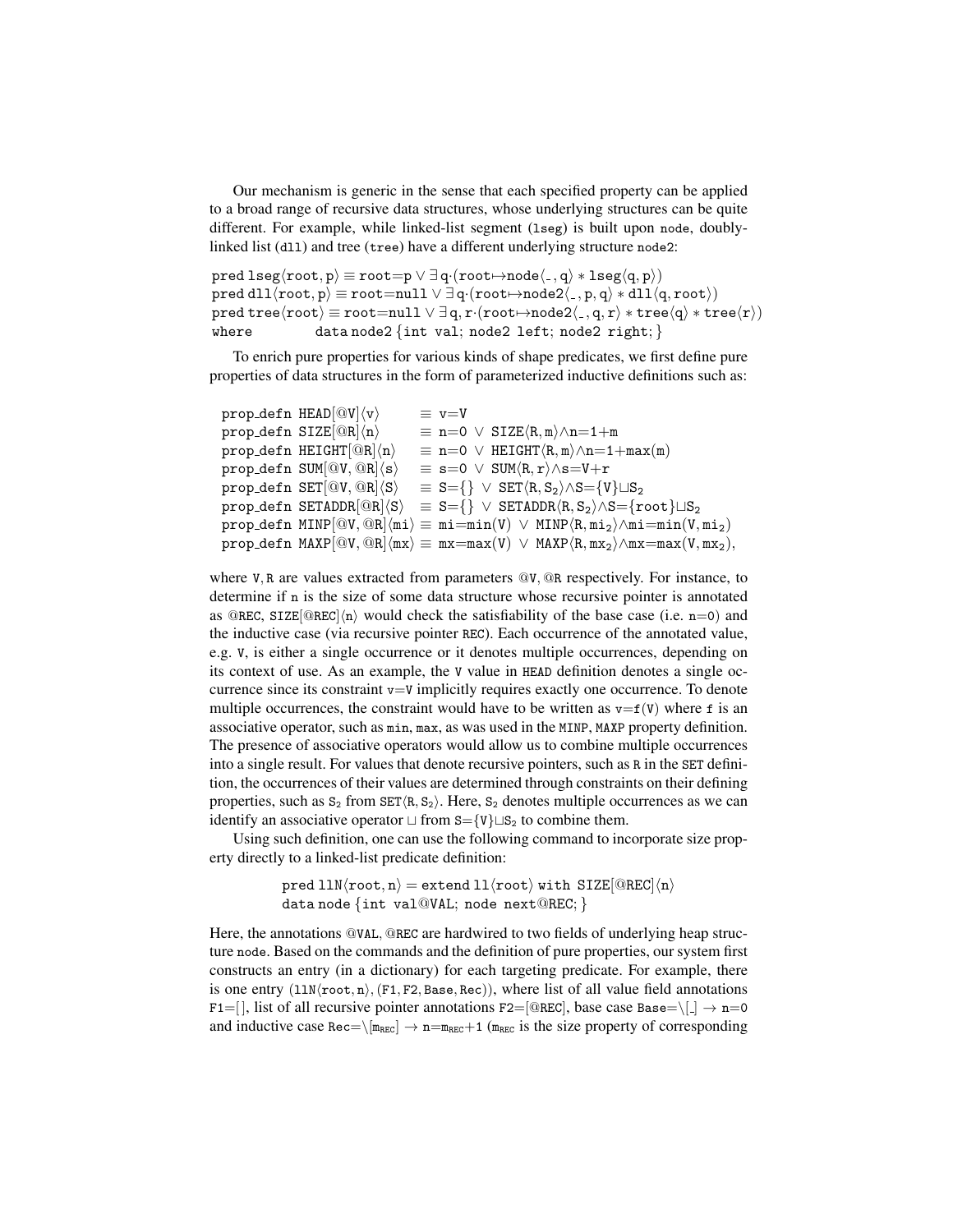recursive pointer REC of the linked-list). Using the dictionary, we can transform the base case and inductive case of original spatial predicate ll as follows:

root=null #Dict❀root=null∧n=0  $\exists q\cdot (root \mapsto node\langle \_ , q \rangle * 11 \langle q \rangle) \#Dict \leadsto \exists q, m\cdot (root \mapsto node\langle \_ , q \rangle * 11 \langle q, m \rangle \land n=m+1)$ 

Finally, we can synthesize llN predicate as previously shown in Sec [2.](#page-2-0)

We stress that our technique aims at a systematic way to extend shape predicates with pure properties. In fact, it can be applied for a broad range of recursive data structures. For illustration, let us consider another command to derive the predicate llHM, that captures the head v and the minimum element  $m$  is of a singly linked list pointed by root.

> $pred$  llHM $\langle root, v, mi \rangle$  = extend ll $\langle root \rangle$  with  $HEAD[@VAL]\langle v \rangle, MINP[@VAL, @REC]\langle mi \rangle.$

Since these pure properties (HEAD and MINP) require a non-null heap structure, our system will first derive the predicate llnn describing a non-null singly-linked list:

pred llnn $\langle root \rangle \equiv \exists v_1 \cdot (root \mapsto node(v_1, null)) \vee \exists v_1, q \cdot (root \mapsto node(v_1, q) * lnn(q))$ 

Next, we will have one entry in the dictionary Dict corresponding to the targeting predicate llHM:

 $(11HM(root, v, mi), ([@VAL], [@REC#], Base, Rec))$ where Base  $= \backslash \left[ \mathtt{v}_\mathtt{1}, \mathtt{\_} \right] \rightarrow \mathtt{v}{=}\mathtt{v}_\mathtt{1} \land \mathtt{m}\mathtt{i}{=}\mathtt{v}_\mathtt{1}$ and  $\texttt{Rec} = \langle [v_1, m_1 \#] \to v = v_1 \land m \texttt{i} = \texttt{min}(v_1, \texttt{fold}(\texttt{min}, m_1 \#, \infty))$ 

We use the  $\#$  marker to indicate the case where the annotation has multiple occurrences. For example,  $[@Rec#]$  is a list of all recursive pointer annotations and  $m_1#$  is the list of MINP properties extracted from  $[@Rec#]$ . Since  $m#_1$  is a list of values, we use a higher-order meta-operation  $\text{fold}(\min, \min \#_1, \infty)^2$  to obtain the list's minimum element. Corresponding to the HEAD property, the single occurrence value field is used to provide a definition for the head v.

After the dictionary is constructed, the derivation judgment is used to derive the definitions of new predicates. Our system will apply simultaneously the two properties HEAD and MINP to the base and inductive cases of the non-null singly-linked list definition, which results in two derivation judgments:

 $\exists v_1 \cdot (\texttt{root} \mapsto \texttt{node}\langle v_1, \texttt{null}\rangle) \# \texttt{Dict} \leadsto \exists v_1 \cdot (\texttt{root} \mapsto \texttt{node}\langle v_1, \texttt{null}\rangle \wedge \texttt{mil} = v_1 \wedge v=v_1)$  $\exists v_1, q \cdot (root \mapsto node\langle v_1, q \rangle * 11nn\langle q \rangle) \#Dict \leadsto \exists v_1, q, v_2, mi_2 \cdot (root \mapsto node\langle v_1, q \rangle * 11nn\langle q \rangle)$ llHM $\langle q, v_2, m i_2 \rangle \wedge m i = min(v_1, m i_2) \wedge v = v_1)$ 

Lastly, we obtain the following new predicate definition for 11HM:

pred llHM $\langle root, v, mi \rangle \equiv \exists v_1 \cdot (root \mapsto node \langle v_1, null \rangle \wedge mi=v_1 \wedge v=v_1)$   $\vee$  $\exists v_1, q, v_2, m i_2 \cdot (root \rightarrow node\langle v_1, q \rangle * 11$ HM $\langle q, v_2, m i_2 \rangle \wedge m i = min(v_1, m i_2) \wedge v =v_1).$ 

While property extensions are user customizable, their use within our pure inference sub-system can be completely automated, as we can automatically construct predicate

<sup>&</sup>lt;sup>2</sup> Similar to a List.fold\_right reduction operation in OCaml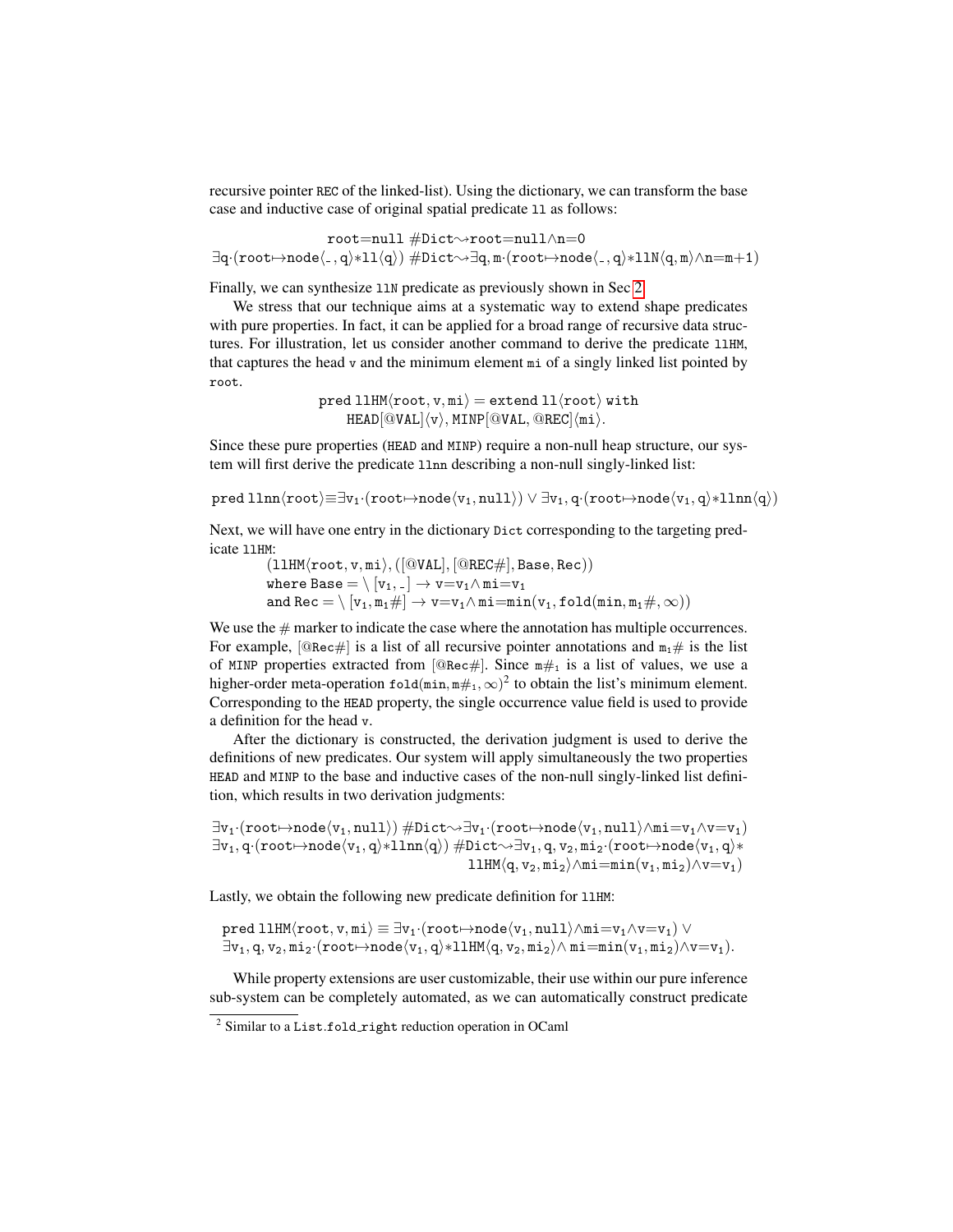derivation commands and systematically apply them after shape analysis. We then replace each heap predicate with its derived counterpart, followed by the introduction of uninterpreted pre- and post-relations before applying Hoare-style verification with pure bi-abductive inference.

### <span id="page-13-0"></span>8 Experimental Results

We have implemented our pure bi-abduction technique into an automated program verification system for separation logic, giving us a new version with inference capability, called SPECINFER. We then have conducted three case studies in order to examine (i) the quality of inferred specifications, (ii) the feasibility of our technique in dealing with a variety of data structures and pure properties to be inferred, and (iii) the applicability of our tool in real programs.

Small Examples. To highlight the quality of inferred specifications, we summarize *sufficient specifications* (that our tool can infer) for some well-known recursive examples in Table [2,](#page-18-0) that can be found in Appendix [A.](#page-18-1) Though codes for these examples are not so complicated, they illustrate the treatment of recursion (thus, the interprocedural aspect). Therefore, the preconditions and postconditions derived can be quite intricate and would require considerable human efforts if they were constructed manually.

<span id="page-13-1"></span>Ex. 2. A method where the content of its data structure is helpful to ensure its functional correctness

```
1 node del_val(node x,int a){
2 if (x == null) return x;
3 else if (x.val == a) {
4 node tmp = x.next;
5 free(x);
6 return tmp; }
7 else {
8 x.next =
9 del_val(x.next, a);
10 return x; } }
```
One interesting thing to note is that each example may require different pure properties for its correctness to be captured and verified. Using our pure bi-abduction technique, we can derive more expressive specifications, which can help ensure a higherlevel correctness of programs. For instance, the size property is not enough to capture functional correctness of del val method, whose source code is given in Ex. [2.](#page-13-1) Method del val deletes the first node with value a from the linked-list pointed by x. Since the behavior of this method depends on the content of its list, SPECINFER need to derive llNB predicate that also captures a bag B of values stored in the list:

pred llNB $\langle$ root, n, B $\rangle \equiv$  (root=null  $\land$  n=0  $\land$  B={})  $\lor$  $\exists s, q, m, B_0 \cdot (root \rightarrow node \langle s, q \rangle * 11NB \langle q, m, B_0 \rangle \wedge n=m+1 \wedge B=B_0 \sqcup \{s\}).$ 

Finally, our tool infer the following specification, that guarantees the functional correctness of del val method:

$$
\begin{array}{l} \texttt{requires 11NB}\langle x, n, B_1\rangle \\ \texttt{ensures 11NB}\langle \texttt{res}, m, B_2\rangle \land ((a \notin B_1 \land B_2 = B_1) \lor B_1 = B_2 \sqcup \{a\}); \end{array}
$$

where res denotes the method's result.

Medium Examples. We tested our tool on a set of challenging programs that use a variety of data structures. The results are shown in Table [1](#page-14-0) (the first eight rows), where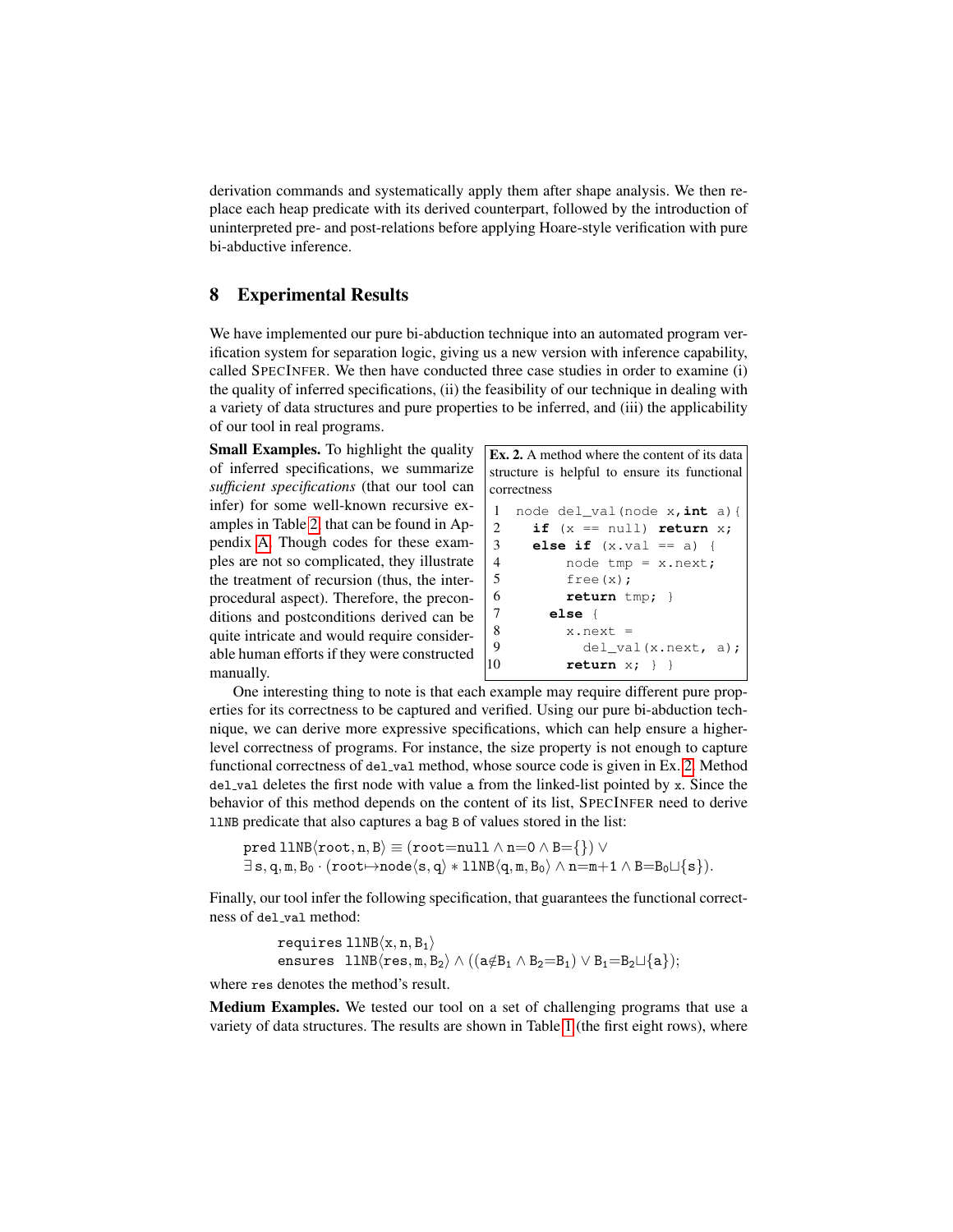the first column contains tested programs: LList (singly-linked list), SoLList (sorted singly-linked list), DLList (doubly-linked list), CBTree (complete binary tree), Heaps (priority queue), AVLTree (AVL tree), BSTree (binary search tree) and RBTree (red-black tree). The second and third columns denote the number of lines of code (LOC) and the number of procedures (P#) respectively.

For each test, we start with shape specifications that are from the prior shape analysis step. The number of procedures with valid specifications (valid Hoare triples) is reported in the  $V#$  column while the percentage of these over all analyzed procedures is in the % column. In the next two phases, we incrementally add new pure properties (to be inferred) to the existing specifications. These additional properties are listed in the Add.Properties columns. While phase 2 only focuses on quantitative properties such as size (number of nodes) and height (for trees), phase 3 aims at other functional properties. We also measure the time (in seconds) taken for verification with selective inference, in the Time column.

In addition to illustrating the applicability of SPECINFER in dealing with different data structures and pure properties, Table [1](#page-14-0) reaffirms the need of pure properties for capturing program correctness. More specifically, for procedures that SPECINFER cannot infer any valid specifications, we do construct the specifications manually. However due to the restriction of properties the resulting specification can capture, we fail to do so for these procedures. For illustration, we cannot construct any valid specification for about 18% of procedures in phase 1 (using shape domain only). Even in phase 2, there is still one example, delete max method in Heaps test, for which we cannot obtain any valid specification. This method is used to delete the root of a heap tree, thus it requires the information of the maximum element.

|                   |            |    | Shape |      | $Shape + Quan$    |    |      |                | $Shape + Quan + Func$ |      |      |           |
|-------------------|------------|----|-------|------|-------------------|----|------|----------------|-----------------------|------|------|-----------|
| Program           | <b>LOC</b> | P# | V#    | $\%$ | Add.Properties V# |    | $\%$ | Time           | Add.Properties V#     |      | $\%$ | Time      |
| LList             | 287        | 29 | 23    | 79   | <b>Size</b>       | 29 | 100  | 1.53           | Bag of values         | 29   | 100  | 3.09      |
| SoLList           | 237        | 28 | 22    | 79   | <b>Size</b>       | 28 | 100  | 0.93           | <b>Sortedness</b>     | 28 l | 100  | 1.62      |
| DLList            | 313        | 29 | 23    | 79   | <b>Size</b>       | 29 | 100  | 1.69           | Bag of values         | 29   | 100  | 4.19      |
| Heaps             | 179        | 5  | 2     | 40   | <b>Size</b>       | 4  | 80   | 2.14           | Max. element          | 5    | 100  | 6.63      |
| CBTree            | 115        | 7  |       | 100  | Size & Height     | 7  | 100  | 2.76           | Bag of values         | 7    |      | 100 98.81 |
| AVLTree           | 313        | 11 | 9     | 82   | Size & Height     | 11 | 100  | 8.85           | Balance factor        | 11   |      | 100 10.66 |
| <b>BSTree</b>     | 177        | 9  | 9     | 100  | Size & Height     | 9  | 100  | 1.76           | <b>Sortedness</b>     | 9    | 100  | 2.75      |
| RBTree            | 407        | 19 | 18    | 95   | Size & Height     | 19 | 100  | 5.97           | Color                 | 19   | 100  | 6.01      |
| schedule          | 512        | 19 | 14    | 75   | <b>Size</b>       |    |      | $19 100 $ 6.86 |                       |      |      |           |
| schedule2         | 474        | 14 | 6     | 43   | <b>Size</b>       | 14 |      | 100 10.58      |                       |      |      |           |
| pcidriver 1036 29 |            |    | 29    | 100  | <b>Size</b>       | 29 |      | 100 17.72      |                       |      |      |           |

<span id="page-14-0"></span>Table 1. Specification Inference with Pure Properties for a Variety of Data Structures

Larger Examples. The last three rows from Table [1](#page-14-0) demonstrates the applicability of SPECINFER on larger programs. The first two programs used to perform process scheduling are adopted from SIR test suites [\[7\]](#page-16-9) while the last one is pci driver.c file from Linux Device Driver. Note that for this case study we enrich shape specifications with size property only. For Linux file, although it is sufficient to use only shape prop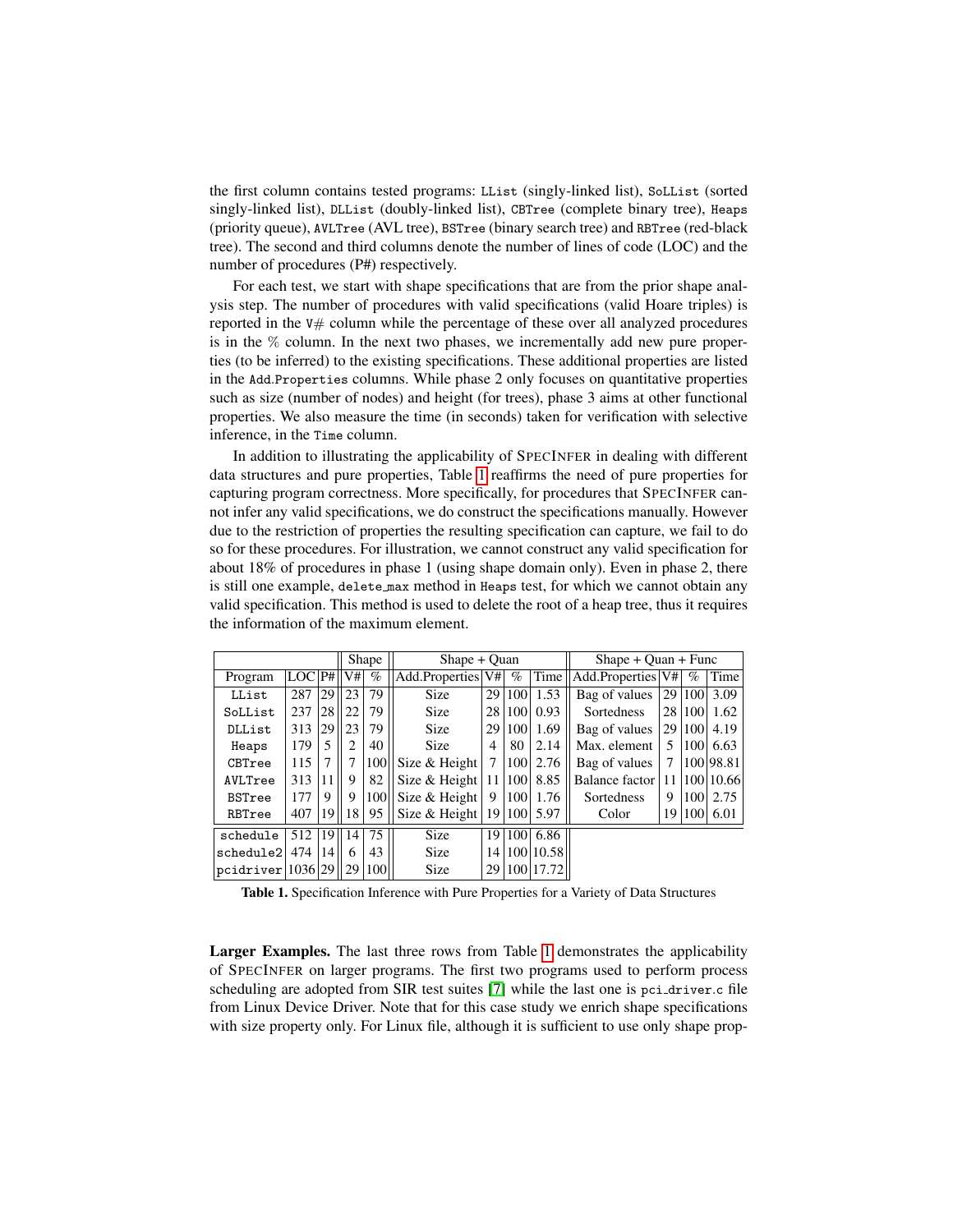erty to prove memory-safety, size property can still be useful for termination proving aspect.

#### 9 Related Works

Specification inference makes program verification more practical by minimizing on the need for manual provision of specifications. It can also be used to support formal software documentation. One research direction in the area of specification inference is concerned with inferring shapes of data structures. SLAyer [\[2\]](#page-16-10) is an automatic program analysis tool designed to prove the absence of memory safety errors such as dangling pointer dereferences, double frees, and memory leaks. The footprint analysis described in [\[4\]](#page-16-11) infers descriptions of data structures without requiring a given precondition. Furthermore, in [\[3\]](#page-16-2), Calcagno et al propose a compositional shape analysis. Both aforementioned analyses use an abstract domain based on a limited fragment of separation logic, centered around some common heap-centered predicates. Abductor [\[3\]](#page-16-2) is a tool implementing a compositional shape analysis based on bi-abduction, which was used to check memory safety of large open source codebases [\[6\]](#page-16-12). A recent work [\[23\]](#page-17-1) attempts to infer partial annotations required in a separation-logic based verifier, called Verifast. It can infer annotations related to unfold/fold steps, and also shape analysis when pre-condition is given. Our current proposal is complementary to the aforesaid works, as it is focused on inferring the more varied pure properties. We support it with a set of fundamental pure bi-abduction techniques, together with a general predicate extension mechanism. Our aim is to provide a systematic machinery for deriving formal specifications with more precise correctness properties.

A closely related research direction concerns the inference of both shape and numerical properties. In [\[12\]](#page-16-13), the authors combine shape analysis based on separation logic with an external numeric-based program analysis in order to verify properties such as memory-safety and absence of memory leaks. Their method was tested on a number of programs where memory safety depends on relationships between the lengths of the lists involved. In the same category, Thor [\[13\]](#page-16-14) is a tool for reasoning about a combination of list reasoning and arithmetic by using two separate analyses. The arithmetic support added by Thor includes stack-based integers, integers in the heap, lengths of lists. However, these current works are limited to handling list segments together with its length as property, and does not cover other pure properties, such as min/max or set. In addition, they require two separate analysis, as opposed to an integrated analysis (or entailment procedure) that can handle both heap and pure properties simultaneously. A recent work [\[20\]](#page-17-2) focuses on refining partial specifications, using a semi-automatic approach whereby predicate definitions are to be manually provided. This work did not take advantage of prior shape analysis, nor did it focus on the fundamental mechanisms for bi-abduction with pure properties. Our paper addresses these issues by designing a new pure bi-abduction entailment procedure, together with the handling of uninterpreted functions and relations. To utilize shape analyses' results, we also propose a predicate extension mechanism for systematically enhancing predicates with new pure properties. Another recent work [\[9\]](#page-16-15) aims to automatically construct verification tools that implement various input proof rules for reachability and termination properties in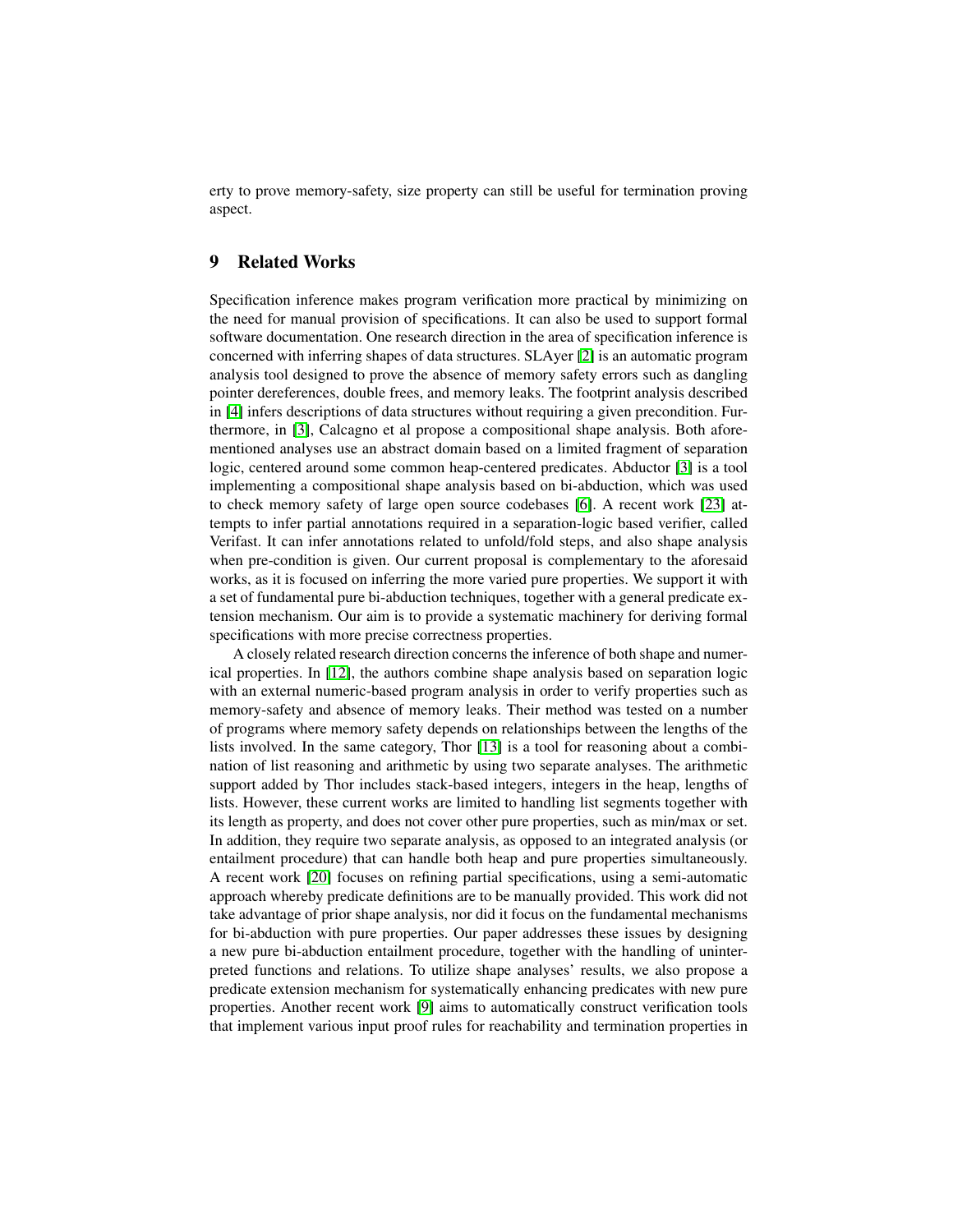the form of Horn(-like) clauses. Also, on the type system side, the authors of [\[22](#page-17-3)[,10](#page-16-16)[,11\]](#page-16-17) require templates in order to infer dependent types precise enough to prove a variety of safety properties such as safety of array accesses. However, in both of these works, mutable data structures are not supported. Compared to these works, our proposal can be considered fundamental, as we seek to incorporate pure property inference directly into the entailment proving process for the underlying logics, as opposed to building more complex analyses techniques.

#### References

- <span id="page-16-0"></span>1. J. Berdine, C. Calcagno, and P. W. O'Hearn. Smallfoot: Modular automatic assertion checking with separation logic. In *FMCO*, Springer LNCS 4111, pages 115–137, 2006.
- <span id="page-16-10"></span>2. J. Berdine, B. Cook, and S. Ishtiaq. Slayer: Memory safety for systems-level code. In *CAV*, pages 178–183, 2011.
- <span id="page-16-2"></span>3. C. Calcagno, D. Distefano, P. O'Hearn, and H. Yang. Compositional shape analysis by means of bi-abduction. In *POPL*, pages 289–300, New York, NY, USA, 2009. ACM.
- <span id="page-16-11"></span>4. C. Calcagno, D. Distefano, P. W. O'Hearn, and H. Yang. Footprint analysis: A shape analysis that discovers preconditions. In *SAS*, pages 402–418, 2007.
- <span id="page-16-18"></span>5. W.-N. Chin, C. David, H. H. Nguyen, and S. Qin. Automated verification of shape, size and bag properties via user-defined predicates in separation logic. *Science of Computer Programming*, 2011.
- <span id="page-16-12"></span>6. D. Distefano. Attacking large industrial code with bi-abductive inference. In *FMICS*, pages 1–8, 2009.
- <span id="page-16-9"></span>7. H. Do, S. Elbaum, and G. Rothermel. Supporting controlled experimentation with testing techniques: An infrastructure and its potential impact. *Empirical Softw. Engg.*, 10:405–435.
- <span id="page-16-4"></span>8. K. Dudka, P. Peringer, and T. Vojnar. Predator: A practical tool for checking manipulation of dynamic data structures using separation logic. In *CAV*, pages 372–378, 2011.
- <span id="page-16-15"></span>9. S. Grebenshchikov, N. P. Lopes, C. Popeea, and A. Rybalchenko. Synthesizing software verifiers from proof rules. In *PLDI*, pages 405–416, 2012.
- <span id="page-16-16"></span>10. M. Kawaguchi, P. M. Rondon, and R. Jhala. Type-based data structure verification. In *PLDI*, pages 304–315, 2009.
- <span id="page-16-17"></span>11. M. Kawaguchi, P. M. Rondon, and R. Jhala. Dsolve: Safety verification via liquid types. In *CAV*, pages 123–126, 2010.
- <span id="page-16-13"></span>12. S. Magill, J. Berdine, E. M. Clarke, and B. Cook. Arithmetic strengthening for shape analysis. In *SAS*, pages 419–436, 2007.
- <span id="page-16-14"></span>13. S. Magill, M.-H. Tsai, P. Lee, and Y.-K. Tsay. Thor: A tool for reasoning about shape and arithmetic. In *CAV*, pages 428–432, 2008.
- <span id="page-16-1"></span>14. H. Nguyen, C. David, S. Qin, and W. Chin. Automated Verification of Shape And Size Properties via Separation Logic. In *VMCAI*, pages 251–266, Jan. 2007.
- <span id="page-16-3"></span>15. P. W. O'Hearn, J. Reynolds, and H. Yang. Local Reasoning about Programs that Alter Data Structures. In *CSL*, Paris, France, Sept. 2001.
- <span id="page-16-8"></span>16. T.-H. Pham, M.-T. Trinh, A.-H. Truong, and W.-N. Chin. Fixbag: A fixpoint calculator for quantified bag constraints. In *CAV*, pages 656–662, 2011.
- <span id="page-16-5"></span>17. A. Podelski and A. Rybalchenko. A complete method for the synthesis of linear ranking functions. In *VMCAI*, pages 239–251, 2004.
- <span id="page-16-6"></span>18. C. Popeea and W.-N. Chin. Inferring disjunctive postconditions. In *ASIAN*, pages 331–345.
- <span id="page-16-7"></span>19. C. Popeea, D. N. Xu, and W.-N. Chin. A practical and precise inference and specializer for array bound checks elimination. In *PEPM*, pages 177–187, 2008.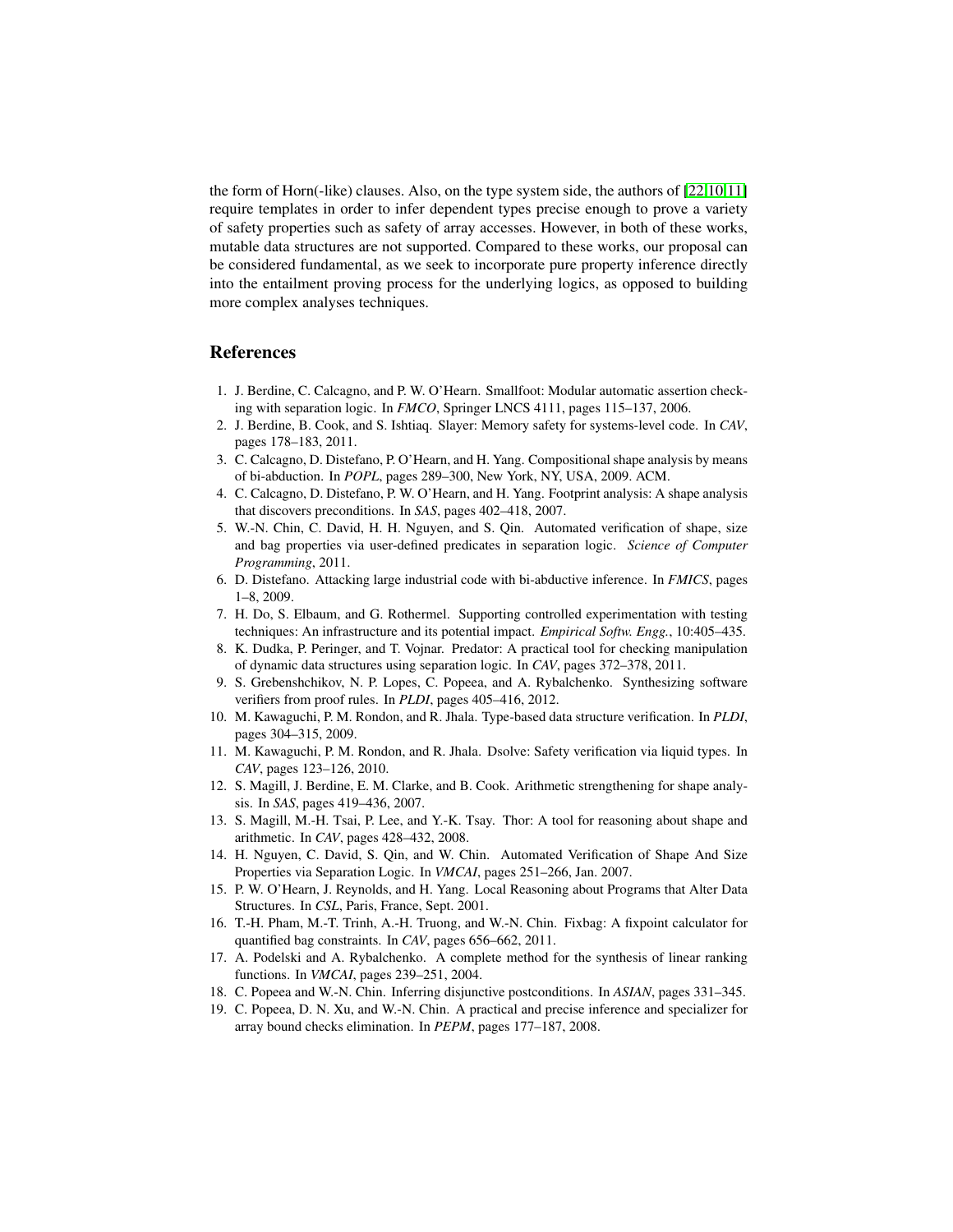- <span id="page-17-2"></span>20. S. Qin, C. Luo, W.-N. Chin, and G. He. Automatically refining partial specifications for program verification. In *FM*, pages 369–385, 2011.
- <span id="page-17-0"></span>21. J. Reynolds. Separation Logic: A Logic for Shared Mutable Data Structures. In *IEEE LICS*, pages 55–74, 2002.
- <span id="page-17-3"></span>22. P. M. Rondon, M. Kawaguchi, and R. Jhala. Liquid types. In *PLDI*, pages 159–169, 2008.
- <span id="page-17-1"></span>23. F. Vogels, B. Jacobs, F. Piessens, and J. Smans. Annotation inference for separation logic based verifiers. In *FMOODS/FORTE*, pages 319–333, 2011.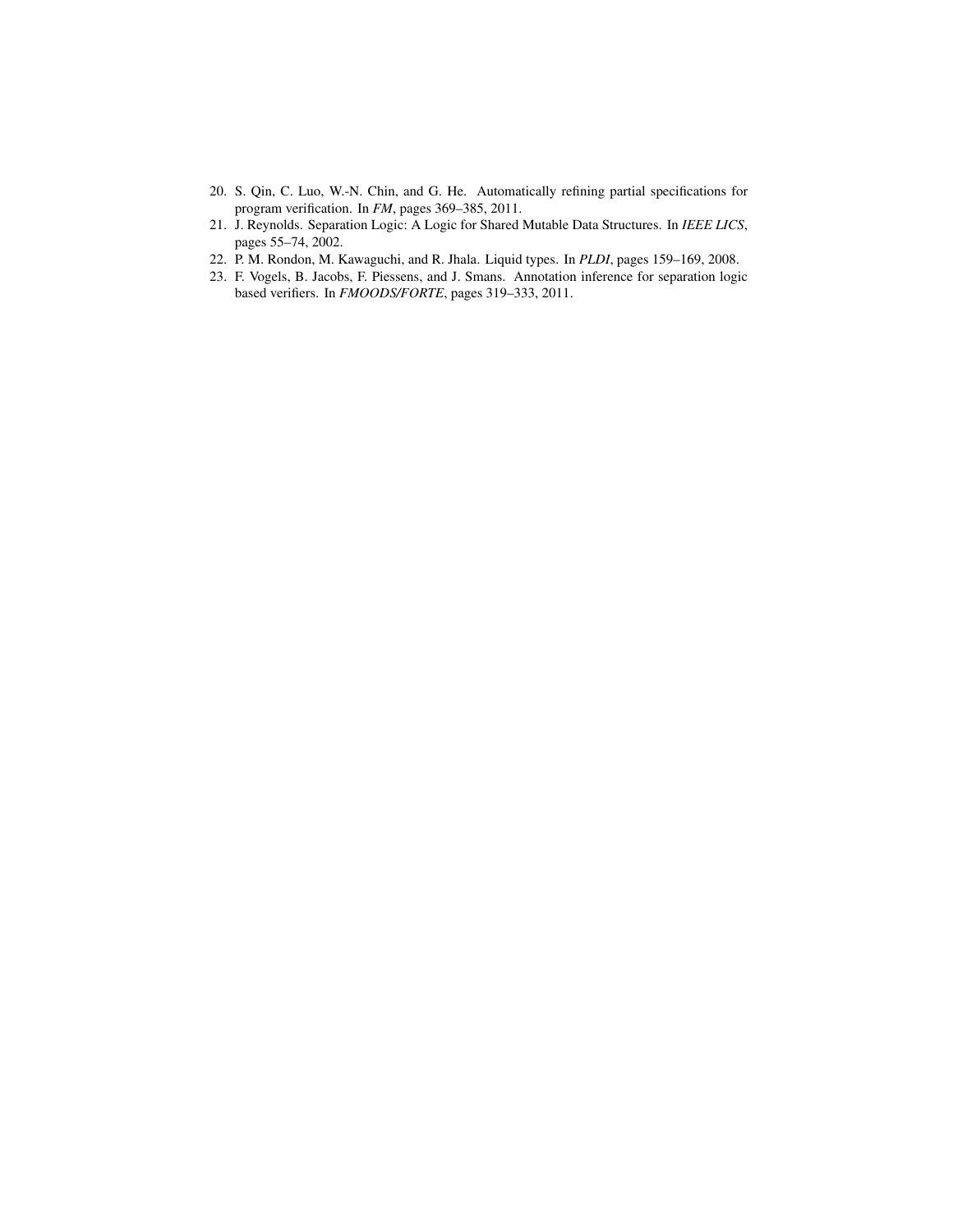## <span id="page-18-1"></span>A Pre-/Post-Conditions Inferred for Examples

In Table [2,](#page-18-0) we summarize inferred pre/post specifications for selected list-based procedures. Each procedure can take as its inputs singly linked lists (pointed by x or y), i\_th index and an integer value a. We start with specifications that are from the prior shape analysis step, and enrich the heap part with size property and multi-set/bag property. The inferred constraints are then highlighted using grayed background.

|                                                    |                               | <b>Size Property</b>             | Size + Bag Property                     |                                                                                         |  |  |
|----------------------------------------------------|-------------------------------|----------------------------------|-----------------------------------------|-----------------------------------------------------------------------------------------|--|--|
| Method                                             | Pre                           | Post                             | Pre                                     | Post                                                                                    |  |  |
| append(x, y)                                       | $11N\langle x, n\rangle*$     | $11N\langle x, z \rangle \wedge$ |                                         | $11NB\langle x, n, B_1\rangle *  11NB\langle x, z, B_3\rangle \wedge B_3=B_1\sqcup B_2$ |  |  |
|                                                    | $11N\langle y,m\rangle\wedge$ | $z=n+m$                          | $11NB\langle y,m,B_2\rangle\wedge$      |                                                                                         |  |  |
|                                                    | $x \neq null$                 |                                  | $x \neq null$                           |                                                                                         |  |  |
| copy(x)                                            | $11N\langle x, n \rangle$     | $11N\langle x,m\rangle*$         | $11NB\langle x, n, B_1\rangle$          | $ 11NB\langle x, m, B_2\rangle *11NB\langle res, z, B_3\rangle$                         |  |  |
|                                                    |                               | $11N(res, z) \wedge$             |                                         | $\wedge$ B <sub>1</sub> =B <sub>2</sub> $\wedge$ B <sub>2</sub> =B <sub>3</sub>         |  |  |
|                                                    |                               | $n=m \wedge n=z$                 |                                         |                                                                                         |  |  |
| $ del\_index(x, i) 11N\langle x, n \rangle \wedge$ |                               | $11N\langle x,m\rangle\wedge$    | $11NB\langle x, n, B_1\rangle$          | $\ket{\texttt{llNB}\langle \texttt{x}, \texttt{m}, \texttt{B}_2} \wedge \texttt{n=1+m}$ |  |  |
|                                                    | $1\leq i\wedge i\leq n$       | $n=1+m$                          | $\wedge$ 1 $\leq$ i $\wedge$ i $\leq$ n | $\wedge$ B <sub>2</sub> $\Box$ B <sub>1</sub>                                           |  |  |
| $del\_val(x, a)$                                   | $ 11N\langle x,n\rangle $     | $11N(res, m \wedge$              | $11NB\langle x, n, B_1\rangle$          | $\vert 11NB\langle res, m, B_2\rangle \wedge \langle B_1=B_2\sqcup\{a\}\vert$           |  |  |
|                                                    |                               | $n>m>n-1$                        |                                         | $\vee (a \notin B_1 \wedge B_2 = B_1))$                                                 |  |  |
| insert(x, a)                                       | $ 11N\langle x,n\rangle$      | $11N\langle x,m\rangle\wedge$    | $11NB\langle x, n, B_1\rangle$          | $\vert 11NB\langle x,m,B_2\rangle \wedge B_2 = B_1 \sqcup \{a\}$                        |  |  |
|                                                    | $\wedge x \neq null$          | $m=n+1$                          | $\wedge x \neq null$                    |                                                                                         |  |  |
| traverse(x)                                        | $11N\langle x, n \rangle$     | $11N\langle x,m\rangle\wedge$    | $11NB\langle x, n, B_1\rangle$          | $\vert 11NB\langle x,m,B_2\rangle \wedge B_2=B_1$                                       |  |  |
|                                                    |                               | $m=n$                            |                                         |                                                                                         |  |  |

<span id="page-18-0"></span>Table 2. Pre-/Post-Conditions Inferred for Selected List-Based Examples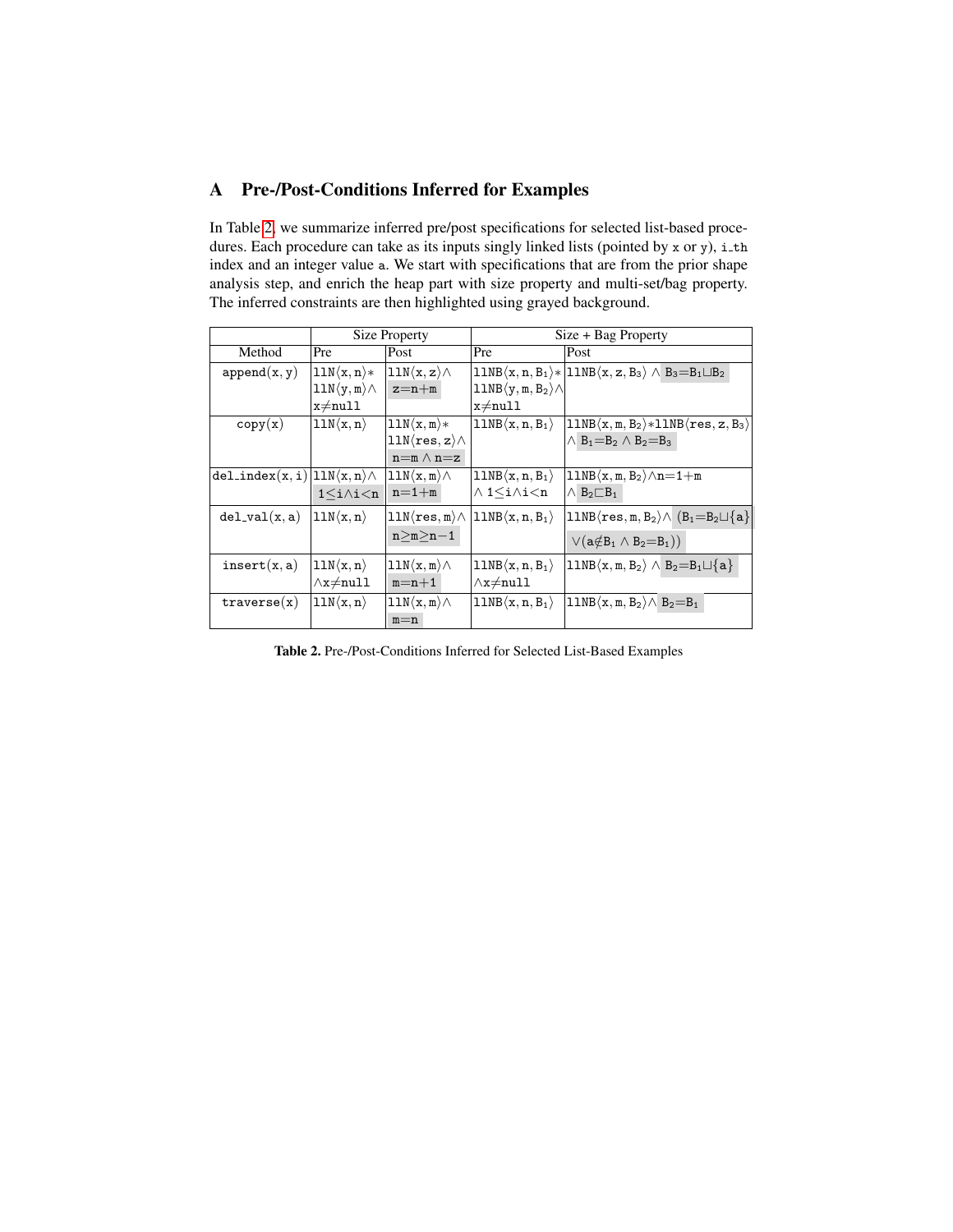### B Soundness of Inference

In this appendix we outline the soundness properties for both the entailment procedure (with selective inference) and Hoare-style verification (with specification inference).

<span id="page-19-0"></span>Lemma 1 (Soundness of Entailment with Selective Inference).

| Given:       | $[v^*] \Delta_1 \vdash \Delta_2 \rightsquigarrow (\phi, \Delta_3, \beta)$                                                                                      |
|--------------|----------------------------------------------------------------------------------------------------------------------------------------------------------------|
| We can show: | $\Box$ $\Box$ $\Box$ $\land$ $\Diamond$ $\land$ $\Diamond$ $\Box$ $\alpha$ $\vdash$ $\Box$ $\Box$ $\Diamond$ $\Diamond$ $(\mathtt{true}, \Delta_3, \emptyset)$ |

#### <span id="page-19-1"></span>Lemma 2 (Soundness of Hoare Logic with Specification Inference).

Given: \*]  $\vdash \{\Delta_1\}$  e  $\{\phi, \Delta_2, \beta\}$ *We can show:*  $[\;] \vdash \{\Delta_1 \wedge \phi \wedge \bigwedge_{\alpha \in \beta} \alpha\} \; e \; \{\mathtt{true}\,, \Delta_2, \emptyset\}$ 

The conclusions of Lemmas [1](#page-19-0) and [2](#page-19-1) make references to their respective procedures *without* any inferable variables. These are equivalent to previously proposed entailment procedure and verifier (without inference) whose soundness, with respect to store semantics and program semantics have already been established in [\[5\]](#page-16-18). For Lemma [1,](#page-19-0) given that the underlying entailment procedure without inference capabilities is sound, the collection of suitable preconditions in [INF−[AND]], [INF−[PRE−DERIVE]] and [INF−[LHS−CONTRA]] will only produce valid entailments. Moreover, if our framework is instantiated with sound fixed point procedures, the relations inferred over the definitions collected by [INF−[REL−DEFN]] will conform to the relational obligations from [INF−[REL−OBLG]]. Lemma [2](#page-19-1) assumes preconditions of recursive methods are inferred using pre-relations. Both lemmas can be shown to hold by the following inductive proofs over their respective rules.

*Proof.* We first present two auxiliary propositions: Partial Substitution Law for Assertions and the Monotonicity rule [\[21\]](#page-17-0). The Monotonicity rule can be defined as follows:

$$
\frac{p_0 \Rightarrow p_1 \quad q_0 \Rightarrow q_1}{p_0 * q_0 \Rightarrow p_1 * q_1}
$$

while the latter proposition is stated below. Substitution is defined in the standard way. We begin by considering total substitutions that act upon all the free variables of a phrase: For any phrase p such that  $FV(p) \subseteq \{v_1, \ldots, v_n\}$ , we write

$$
[e_1/v_1,\ldots,e_n/v_n](p)
$$

to denote the phrase obtained from  $p$  by simultaneously substituting each expression  $e_i$ for the variable  $v_i$ . (When there are bound variables in  $p$ , they will be renamed to avoid capture.) When  $FV(p)$  is not a subset of  $\{v_1, \ldots, v_n\}$ ,

$$
[e_1/v_1,\ldots,e_n/v_n](p)
$$

abbreviates

$$
[e_1/v_1, \ldots, e_n/v_n, v'_1/v'_1, \ldots, v'_k/v'_k](p)
$$

where  $\{v'_1, \ldots, v'_k\} = FV(p) - \{v_1, \ldots, v_n\}.$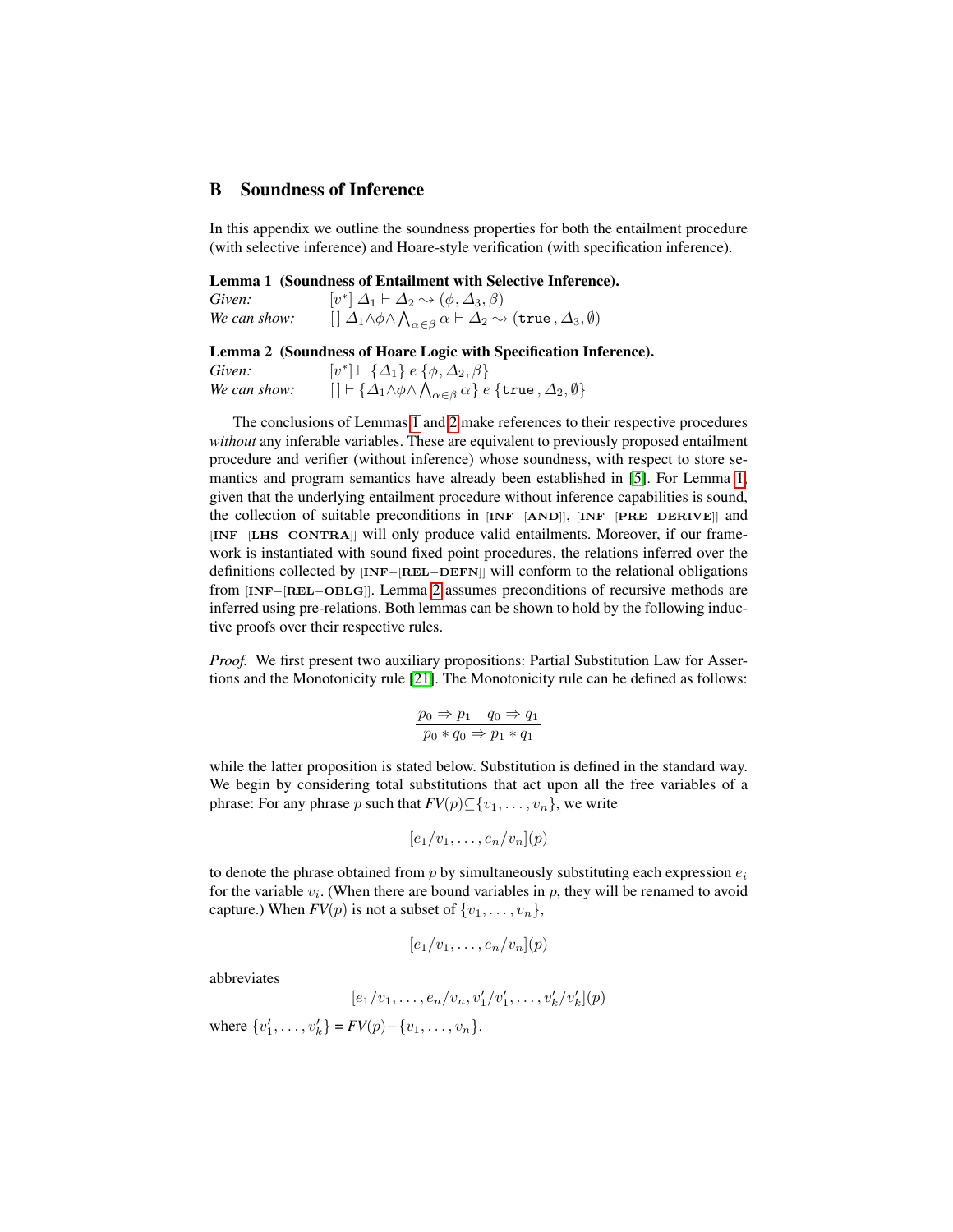Proposition 1 (Partial Substitution Law for Assertions) *Suppose* p *is an assertion, and let* δ *abbreviate the substitution*

$$
e_1/v_1,\ldots,e_n/v_n.
$$

*Then let* s *be a store such that*  $(FV(p)-\{v_1,\ldots,v_n\})\cup FV(e_1)\cup \ldots\cup FV(e_n)\subseteq \text{dom } s$ , *and let*

$$
\widehat{s} = [s \mid v_1: [e_1]_{\exp} s \mid \ldots \mid v_n: [e_n]_{\exp} s].
$$

*Then*

$$
s, h \models \delta(p) \text{ iff } \hat{s}, h \models p.
$$

Here  $[f | x_1:y_1 | \ldots | x_n:y_n]$  (where  $x_1,\ldots,x_n$  are distinct) denotes the function whose domain is the union of the domain of f with  $\{x_1, \ldots, x_n\}$ , that maps each  $x_i$ into  $y_i$  and all other members x of the domain of f into f x.

Next, we will show our proof for the two mentioned lemmas: Lemma [1.](#page-19-0) Using these auxiliary propositions, Lemma [1](#page-19-0) can be proven by induction on entailment rules from Figure [2:](#page-7-0)

- Case [INF−[AND]]: Suppose  $[v^*] \pi_1 \vdash \pi_2 \rightsquigarrow (\phi_2, \Delta_2, \beta_2)$  and  $[v^*] \pi_1 \vdash \pi_3 \rightsquigarrow (\phi_3, \Delta_3, \beta_3)$ . By the inductive hypothesis, we have:  $[ ]\ \pi_1\wedge\phi_2\wedge\bigwedge_{\alpha\in\beta_2}\alpha\vdash\pi_2\leadsto(\mathtt{true}\,,\varDelta_2,\emptyset)$  and  $[ ] \pi_1 \wedge \phi_3 \wedge \bigwedge_{\alpha \in \beta_3} \alpha \vdash \pi_3 \leadsto (\mathtt{true}, \Delta_3, \emptyset).$ According to the Monotonicity rule, we obtain:
	- $[~] \pi_1 \wedge \pi_1 \wedge \phi_2 \wedge \phi_3 \wedge \bigwedge_{\alpha \in \beta} \alpha \vdash \pi_2 \wedge \pi_3 \leadsto (\mathtt{true}\,, \varDelta_2 \wedge \varDelta_3, \emptyset)$
	- $\Leftrightarrow\quad [\,]\ \pi_1\wedge\phi_2\wedge\phi_3\wedge\bigwedge_{\alpha\in\beta}\alpha\vdash\pi_2\wedge\pi_3\leadsto(\mathtt{true}\,,\varDelta_2\wedge\varDelta_3,\emptyset) \text{ with }\beta=\beta_2\cup\beta_3.$
	- Thus, Lemma [1](#page-19-0) holds for:  $[v^*] \pi_1 \vdash \pi_2 \wedge \pi_3 \leadsto (\phi_2 \wedge \phi_3, \Delta_2 \wedge \Delta_3, \beta_2 \cup \beta_3).$
- Case [INF−[UNSAT]]: This case holds trivially.
- Case  $\overline{INF-[VALID]}$ : This case holds trivially.
- Case [INF−[LHS−CONTRA]]:

We need to show that:

$$
\begin{array}{ll} & [v^*] \ \alpha_1 \vdash \alpha_2 \leadsto (\phi, \texttt{false}, \emptyset) \land \phi = \forall (FV(\alpha_1) - v^*) \negthinspace \negthinspace \negthinspace \negthinspace \negthinspace \negthinspace \alpha_1 \\ \Rightarrow & [ \; ] \ \alpha_1 \land \phi \vdash \alpha_2 \leadsto (\texttt{true}, \texttt{false}, \emptyset) \end{array}
$$

Suppose that the negation operator and quantifier elimination algorithms supported by provers are all sound, we need to show that with  $\phi = \forall (FV(\alpha_1) - v^*) \cdot \neg \alpha_1$ , we still have the contradiction between  $\phi$  and  $\alpha_1$ .

In fact,

- Case  $\{v^*\}=\emptyset \Rightarrow \phi \equiv \texttt{false}$
- Case  $\{v^*\} = FV(\alpha_1) \Rightarrow \phi \equiv \neg \alpha_1$

$$
\Rightarrow \phi{\wedge}\alpha_1{\equiv}\neg\alpha_1{\wedge}\alpha_1{\equiv}\mathbf{false}
$$

• Otherwise:

- $∗$  if we can sufficiently express ¬α<sub>1</sub> using v<sup>\*</sup>, Lemma [1](#page-19-0) is sound.
- $\ast$  otherwise,  $\phi$ ≡false. Since we require  $\phi \neq$ false, this case we do not infer any preconditions.
- Case [INF−[PRE−DERIVE]]:

We need to show that:

 $[v^*] \alpha_1 \vdash \alpha_2 \leadsto (\phi, \alpha_1 \land \phi, \emptyset) \land \phi = \forall (FV(\alpha_1, \alpha_2)-v^*) \cdot (\neg \alpha_1 \lor \alpha_2)$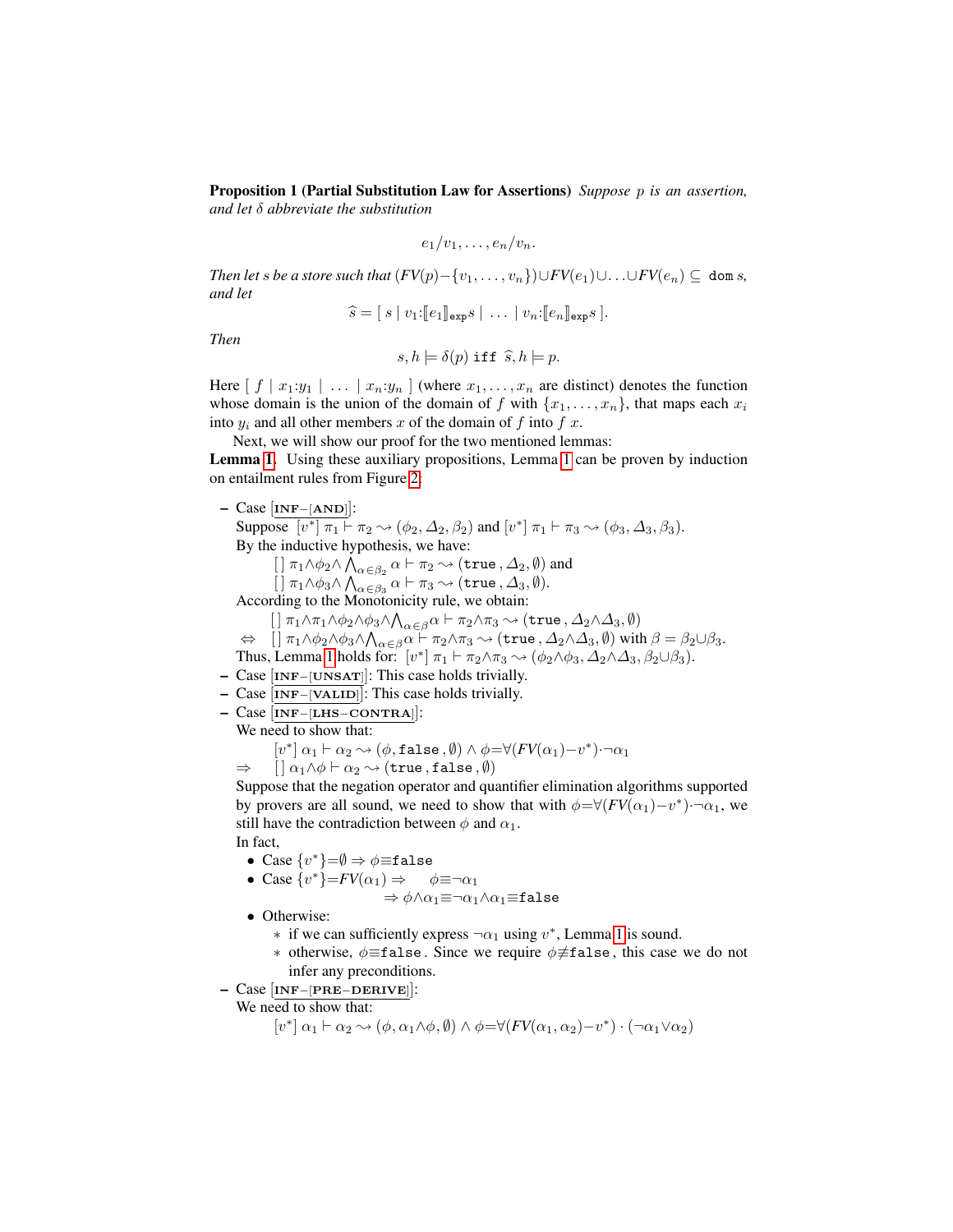$\Rightarrow$   $\left[ \begin{array}{cc} \alpha_1 \wedge \phi \vdash \alpha_2 \leadsto (\mathtt{true}, \alpha_1 \wedge \phi, \emptyset) \end{array} \right]$ Indeed,

- Case  $\{v^*\}=\emptyset \Rightarrow \phi \equiv \texttt{false}$
- Case  $\{v^*\} = FV(\alpha_1, \alpha_2) \Rightarrow \phi \equiv \neg \alpha_1 \vee \alpha_2$  $\Rightarrow \phi \wedge \alpha_1 \equiv \alpha_2 \wedge \alpha_1$ 
	-
- Otherwise:
	- $∗$  if we can sufficiently express  $\neg \alpha_1 ∨ \alpha_2$  using v<sup>\*</sup>, Lemma [1](#page-19-0) is sound.
	- ∗ otherwise, in the worst case, we can still infer a precondition as  $\forall (FV(\alpha_1, \alpha_2) v^*) \cdot \neg \alpha_1$ . Thus, Lemma [1](#page-19-0) holds.
- Case [INF−[REL−DEFN]]: This case holds trivially.
- Case [INF−[REL−OBLG]]: This follows from the soundness of rule [INF−[PRE−DERIVE]].

Lemma [2.](#page-19-1) Lemma [2](#page-19-1) can be proven by induction on Hoare rules with pure bi-abduction from Figure [3:](#page-9-0)

– Case [INF−[SEQ]]: Suppose  $[v^*] \vdash \{ \Delta \} e_1 \{ \phi_2, \Delta_2, \beta_2 \}$  and  $[v^*] \vdash \{ \Delta_2 \} e_2 \{ \phi_3, \Delta_3, \beta_3 \}.$ By the inductive hypothesis, we have:  $[~] \vdash \{\varDelta \wedge \phi_2 \wedge \bigwedge_{\alpha \in \beta_2} \alpha\} \ e_1 \ \{\mathtt{true}\,, \varDelta_2, \emptyset\}$  and

<span id="page-21-0"></span>
$$
[ ] \vdash \{\Delta_2 \wedge \phi_3 \wedge \bigwedge_{\alpha \in \beta_3} \alpha\} \ e_2 \ \{\mathtt{true}, \Delta_3, \emptyset \} \tag{1}
$$

The Frame rule ensures that the following holds:

<span id="page-21-1"></span>
$$
[ ] \vdash \{\Delta \wedge \phi_2 \wedge \phi_3 \wedge \bigwedge_{\alpha \in \beta} \alpha \} e_1 \{\text{true}, \Delta_2 * \phi_3 \wedge \bigwedge_{\alpha \in \beta_3} \alpha, \emptyset \} \tag{2}
$$

with  $\beta = \beta_2 \cup \beta_3$ .

From  $(1)$ ,  $(2)$  and the Sequential Composition rule, we obtain:

 $[~] \vdash \{\varDelta \wedge \phi_2 \wedge \phi_3 \wedge \bigwedge_{\alpha \in (\beta_2 \cup \beta_3)} \alpha\} \ e_1; e_2 \ \{\mathtt{true}\,, \varDelta_3, \emptyset\}.$ Thus, Lemma [2](#page-19-1) holds for:  $[v^*] \vdash \{\Delta\} \ e_1; e_2 \ \{\phi_2 \wedge \phi_3, \Delta_3, \beta_2 \cup \beta_3\}.$ 

– Case [INF−[IF]]:

Suppose  $[v^*] \vdash \{\Delta \wedge w'\}$   $e_1 \{\phi_2, \Delta_2, \beta_2\}$  and  $[v^*] \vdash \{\Delta \wedge \neg w'\}$   $e_2 \{\phi_3, \Delta_3, \beta_3\}$ . By the inductive hypothesis, we have:

<span id="page-21-2"></span>
$$
[ ] \vdash \{ \Delta \wedge \phi_2 \wedge w' \wedge \bigwedge_{\alpha \in \beta_2} \alpha \} e_1 \{ \text{true}, \Delta_2, \emptyset \}
$$
 (3)

<span id="page-21-3"></span>
$$
[ ] \vdash \{ \Delta \wedge \phi_3 \wedge \neg w' \wedge \bigwedge_{\alpha \in \beta_3} \alpha \} e_2 \{ \text{true}, \Delta_3, \emptyset \}
$$
 (4)

Applying Strengthening Precedent and Weakening Consequent rules for both [\(3\)](#page-21-2) and [\(4\)](#page-21-3):

$$
\left[\left.\left.\left.\left.\right|\right.\right.\right.\right.\right]\left.\left.\left.\left.\left.\left|\right.\right.\right.\right.\right]\left.\left.\left\langle\right.\right.\right.\right]\left\langle\left.\right.\right\langle\left.\right.\right.\right)\wedge\left\langle\left.\right.\right\rangle _{\alpha\in\beta}\alpha\wedge w'\right\rangle e_{1}\left\{ \text{true },\Delta_{2}\vee\Delta_{3},\emptyset\right\} \\ \left[\left.\left.\right|\left.\left\langle\right.\right.\right.\right]\left\langle\left.\left.\right.\right.\right]\wedge\left\langle\left.\right.\right\rangle _{\alpha\in\beta}\alpha\wedge\left\langle\left.\right.\right.\right\langle w'\right\rangle e_{2}\left\{ \text{true },\Delta_{2}\vee\Delta_{3},\emptyset\right\}
$$

with  $\beta = \beta_2 \cup \beta_3$ .

From the Conditional rule, we obtain:

 $[~] \vdash \{\varDelta \wedge \phi_2 \wedge \phi_3 \wedge \bigwedge_{\alpha \in \beta} \alpha~}$  if  $w$  then  $e_1$  else  $e_2$   $\{ {\tt true}, \varDelta_2 \vee \varDelta_3, \emptyset \}.$ Thus, Lemma [2](#page-19-1) holds for:  $\overline{[v^*]} \vdash \{\Delta\}$  if  $w$  then  $e_1$  else  $e_2$   $\{\phi_2 \wedge \phi_3, \Delta_2 \vee \Delta_3, \beta_2 \cup \beta_3\}.$